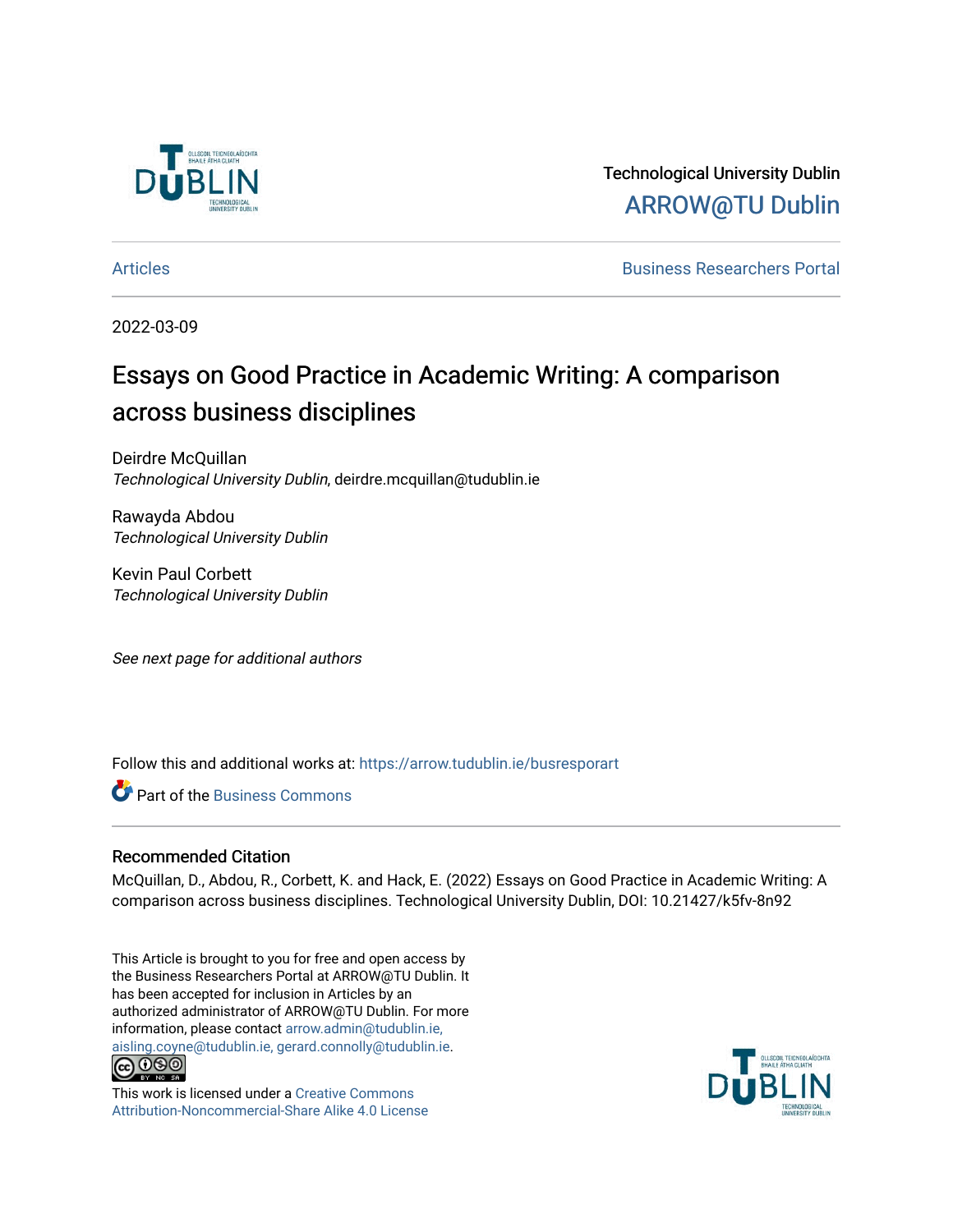### Authors

Deirdre McQuillan, Rawayda Abdou, Kevin Paul Corbett, and Elun Hack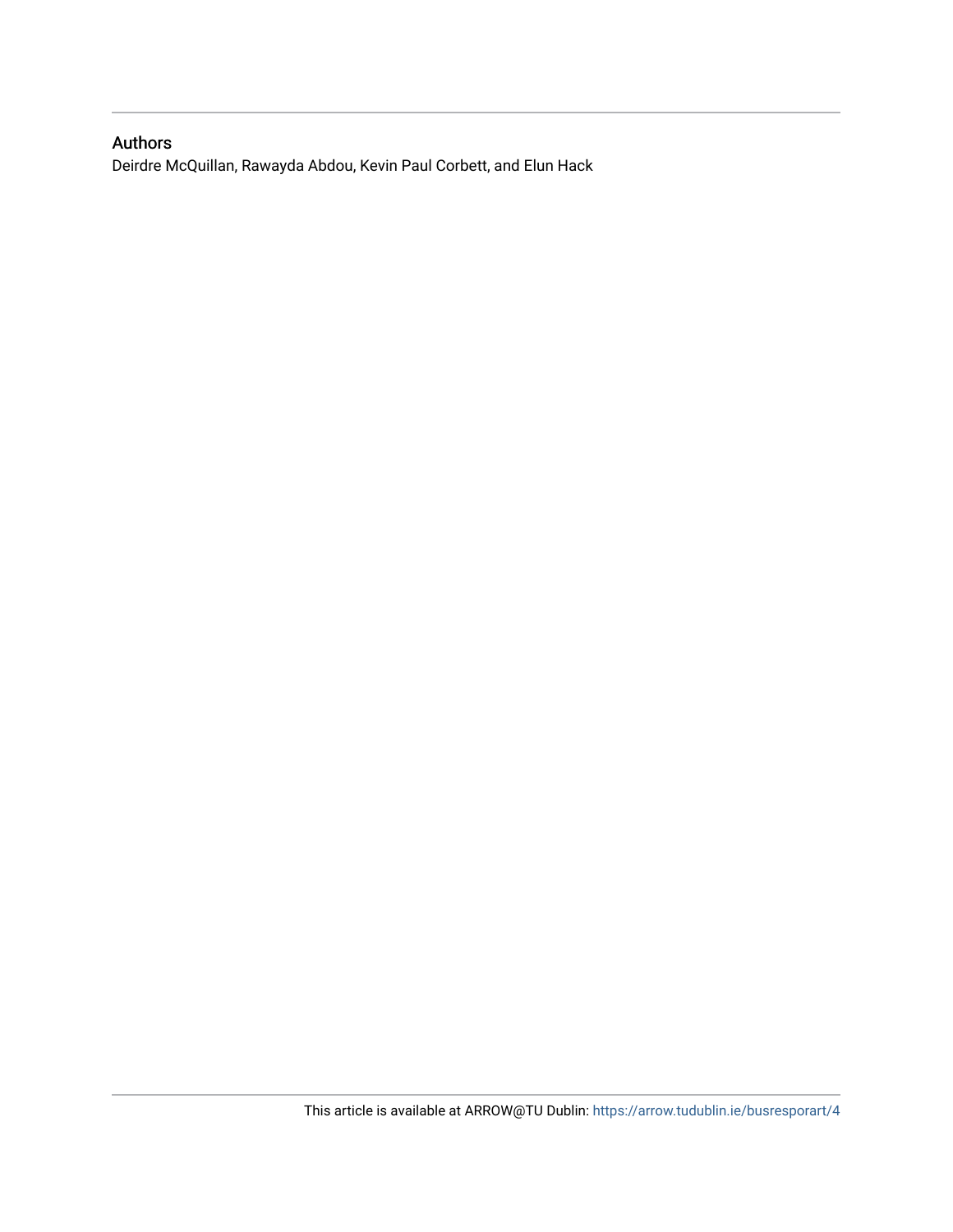# **Essays on Good Practice in Academic Writing: A comparison across business disciplines**

**Authors: Rawayda Abdou Kevin Corbett Elun Hack Deirdre McQuillan (editor)**

This is a series of essays to support PhD students and early career researchers within the field of business. By delving into a cross disciplinary perspective on academic writing in the business domain, researchers will better understand differences for writing. Essay 1 highlights what is important for writing in economics. Essay 2 adopts a different approach by arguing for more pluralism and applied approaches when writing in Human Resource Management. The essay opens up new possibilities and opportunities for PhD students and early career researchers interested in more applied approaches. Essay 3 guides qualitative researchers writing in sports management where quantitative approaches have dominated and new perspectives are needed.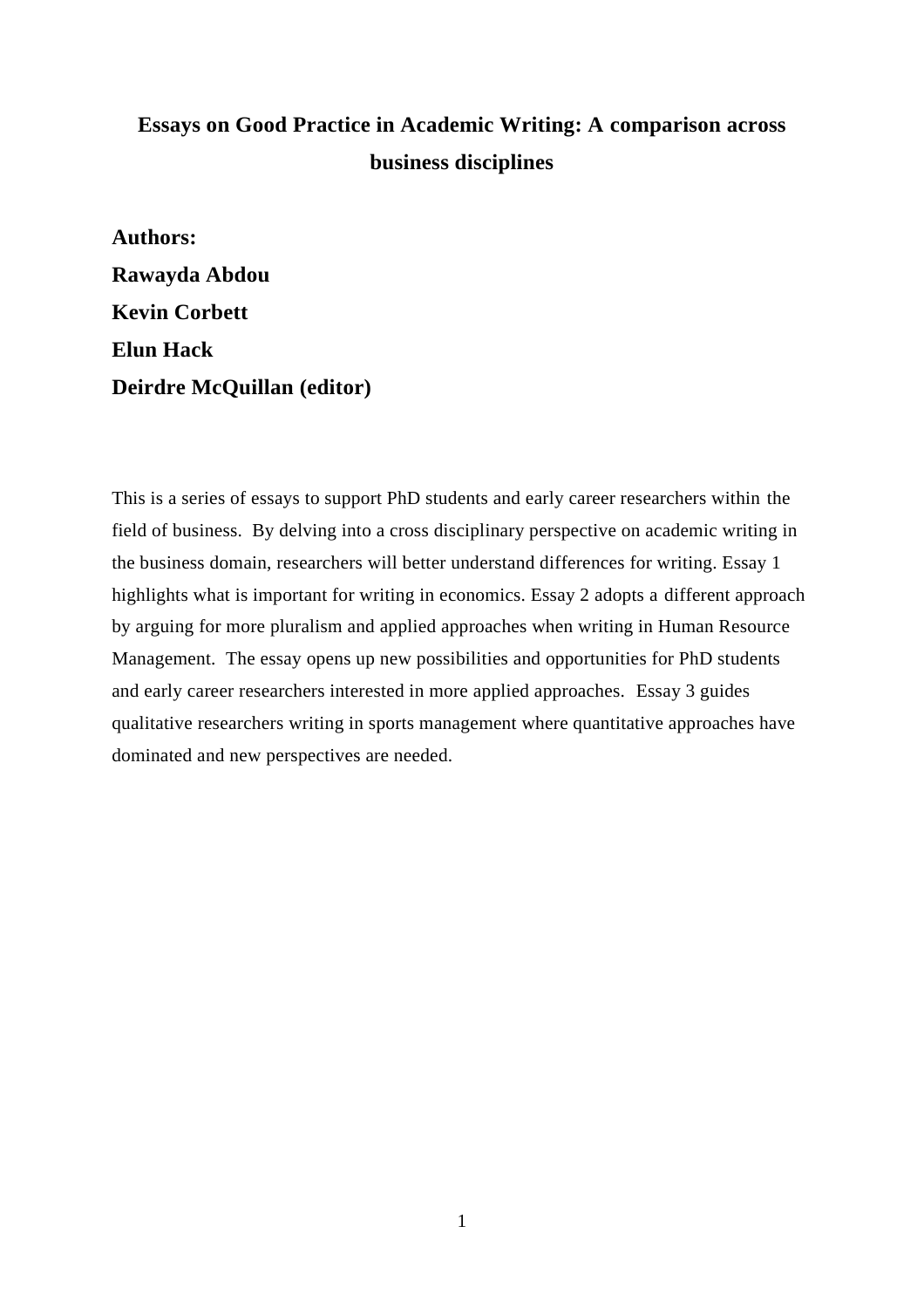# Contents

| Sidelining the major issues – a need for more pluralistic and grounded approaches 10       |
|--------------------------------------------------------------------------------------------|
| HRM lens as an approach to writing in other disciplines – the case for multidisciplinarity |
| Essay 3: Pointers for qualitative approaches to academic writing in Sports Management  14  |
|                                                                                            |
|                                                                                            |
|                                                                                            |
|                                                                                            |
|                                                                                            |
|                                                                                            |
|                                                                                            |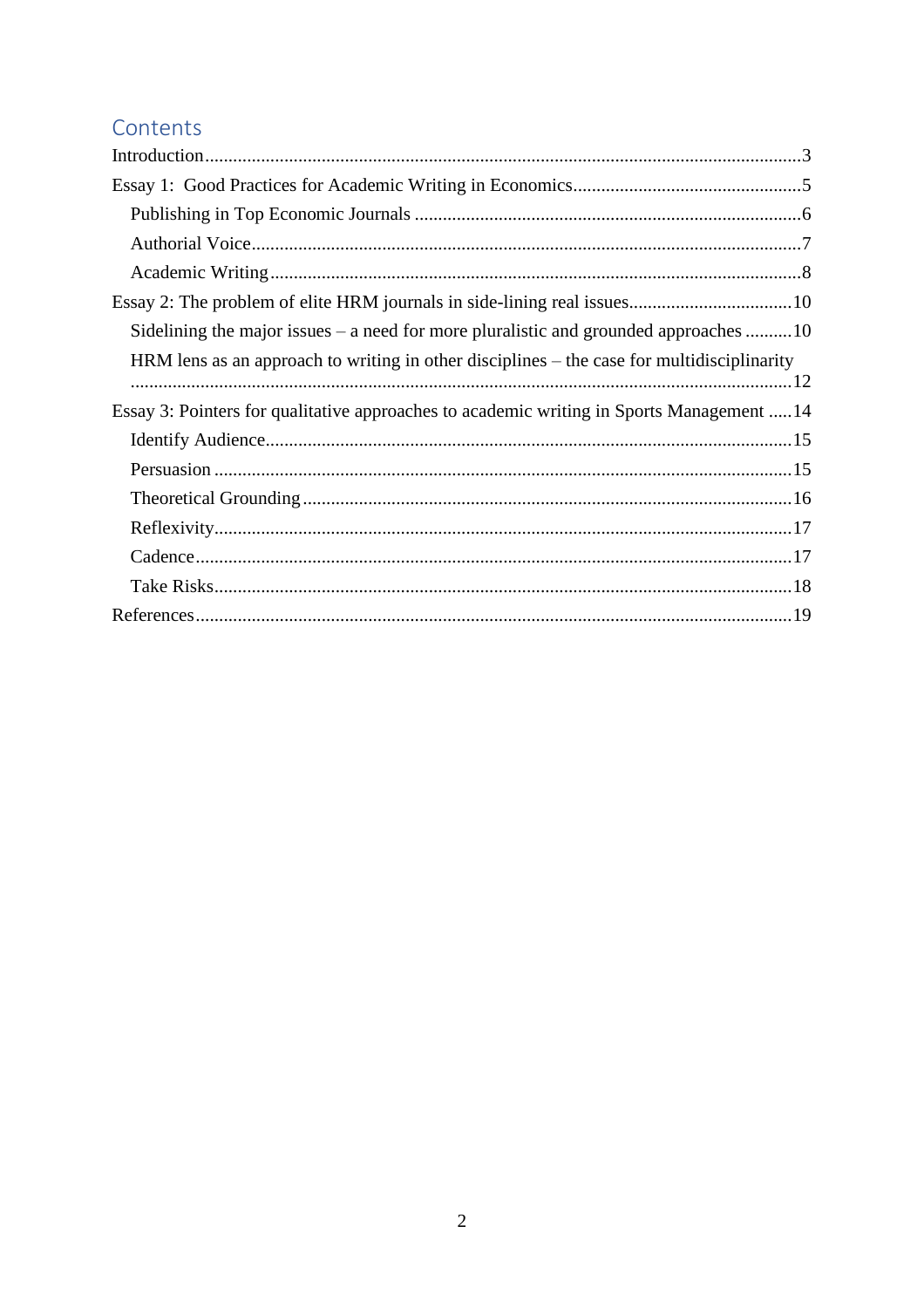#### <span id="page-4-0"></span>Introduction

Most literature on academic writing adopts a fairly generic view of good practices. Papers offer general advice but fail to sufficiently acknowledge that such good practices may vary across business disciplines (Hyland, 2002). This assumption however has been heavily criticized (Hyland, 2002; Zhu, 2004).

Scholars warn against the promotion of this homogenous view of academic writing. Hyland (2002, p. 392) argues that this view *"misleads learners into believing that they simply have to master a set of rules which can be transferred across fields''.* By the same token, Zhu (2004, p.38) suggests that "*academic writing involved more than the simple transfer of general writing skills and would require writers to have specific knowledge about disciplinary thought and communication processes".* Wingate and Tribble (2012, p.481) contributes to the debate by highlighting that "*learning to write in an academic discipline is not a purely linguistic matter that can be fixed outside the discipline, but involves an understanding of how knowledge in the discipline is presented, debated and constructed".*

These studies recognise that teaching academic writing in higher education needs to be situated within the students' own disciplinary contexts (Gimenez, 2016). This perspective has its foundation in the belief that the role of academic writing can be understood if it is perceived by academic writers as a social practice, in the context where it is produced (Bazerman & Prior, 2003). It is important to promote specificity in writing, doing and knowing within disciplines rather than a 'one size fits all' approach (Carter, 2007; Hyland, 2002).

Within schools of business however, it is unfortunate that this recognized need for specificity has had little impact on the approach to teaching academic writing (Wingate & Tribble, 2012).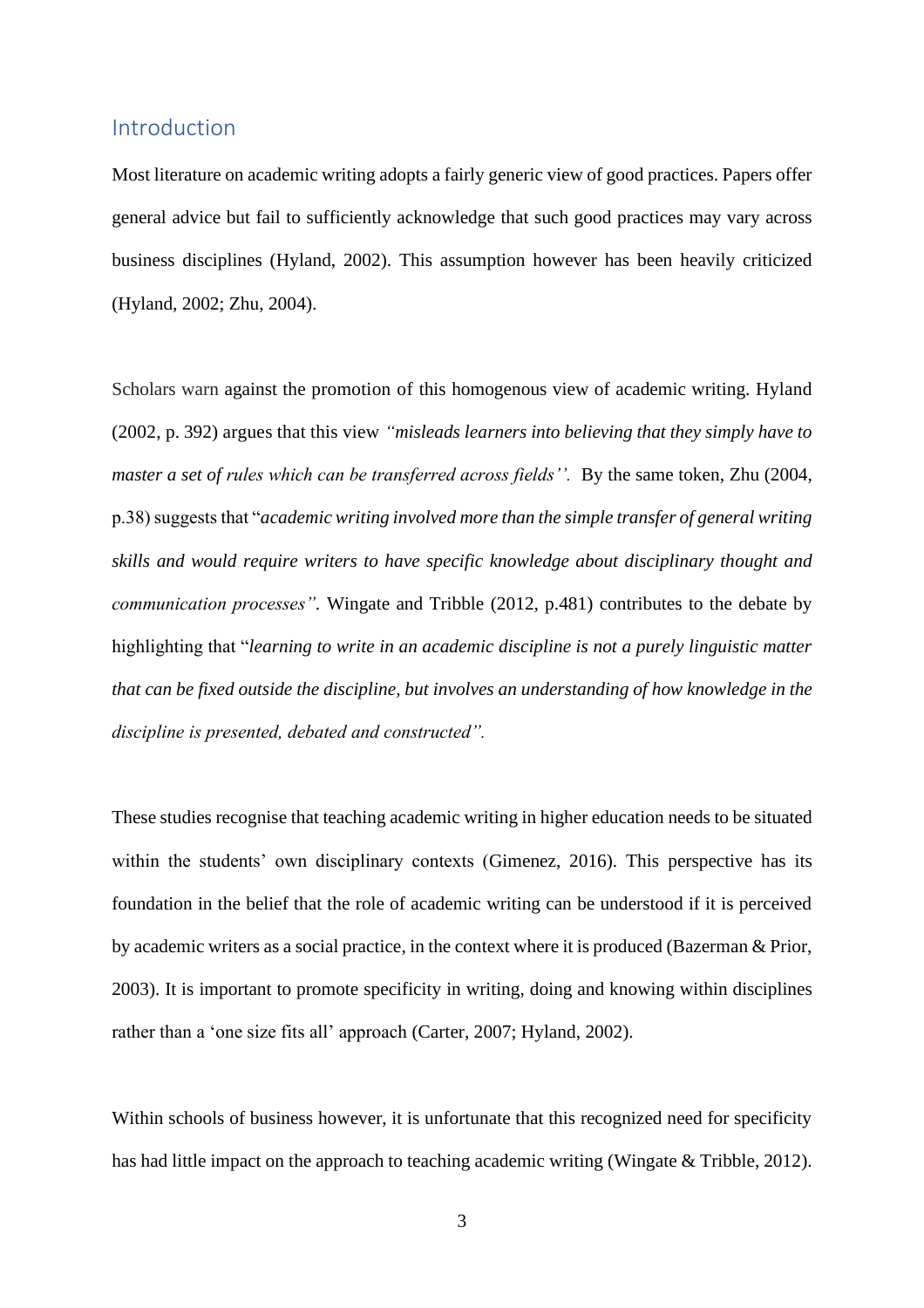The majority of business colleges appear to offer courses or workshops where academic writing is taught as a general set of skills and practices to students of all disciplines. This does not consider that business discipline caters to a wide array of fields, such as Accounting and Finance, Economics, Management, Marketing, and Human Resources Management (HRM). This leads to specific challenges for early career researchers, including PhD students, whereby from a pedagogical point of view it creates obstacles in their development of academic writing skills.

Within schools and colleges of business, better insight is needed on how to balance what is transversal and what is specific to scholars writing within various business disciplines. This paper presents a series of essays that explore this phenomenon. The aim of the paper is to draw out similarities and tensions through using three exemplars of business disciplines – economics, human resource management, and sports management. While economics and human resource management fall into the category of more traditional business disciplines, sports management is a more specialised exemplar that enriches the transferability of our explanations and insights in terms of arguing for generic or heterogeneous inputs into academic writing courses for business students and early career staff.

Reviewing practices across these three business disciplines, this review will elucidate similarities and differences that can provide a more informed base to design pedagogical practices.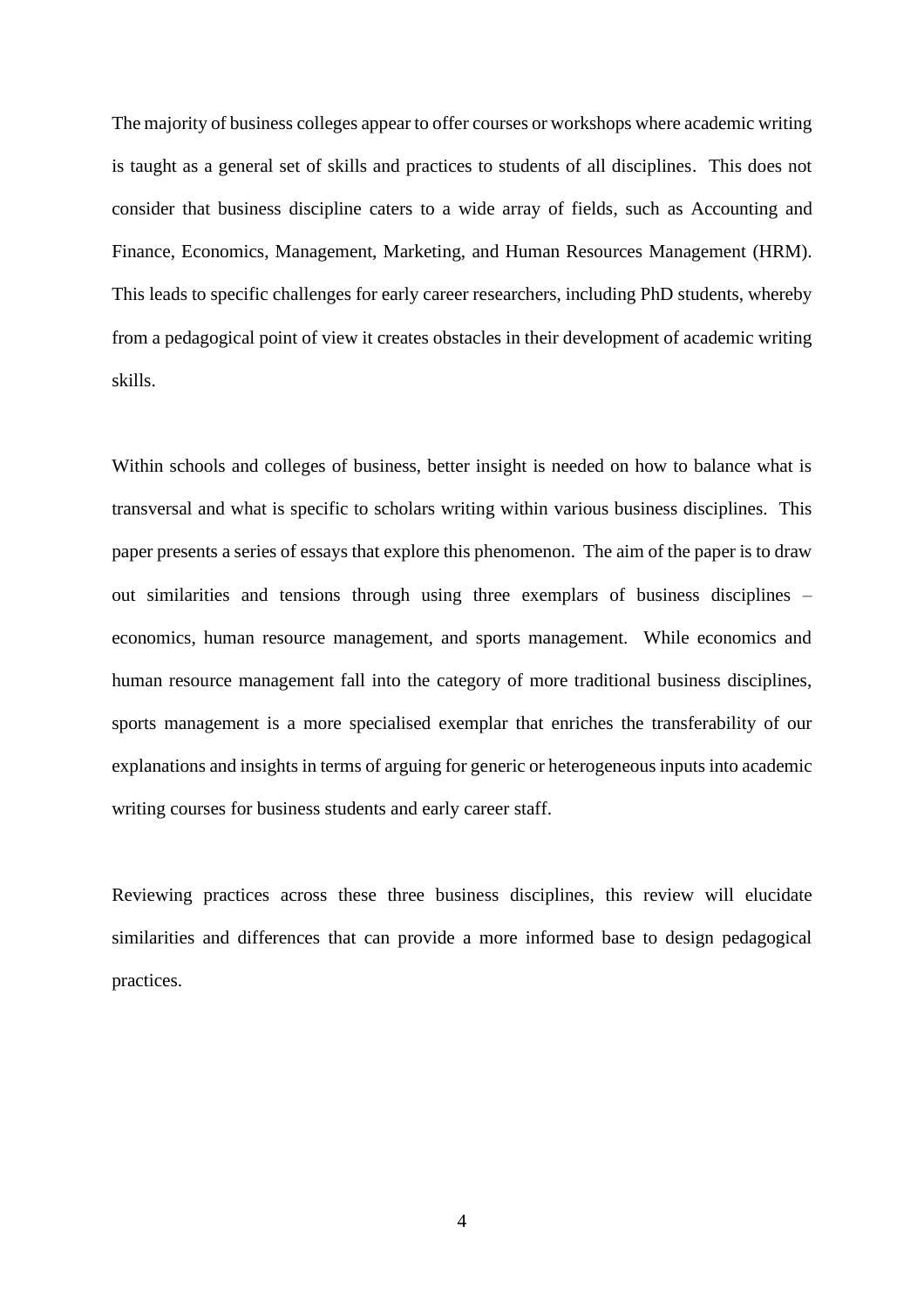## <span id="page-6-0"></span>Essay 1: Good Practices for Academic Writing in Economics **Author: Rawayda Abdou, Technological University Dublin**

Until the 1960s, economics papers were most likely based on developing economic theories and theoretical models. This was when status by peers was attached to being a theorist (Backhouse & Cherrier, 2017). During this time, quantitative analysis was regarded with more suspicion (Mitchell, 1925), with very low expectations on its ability to solve fundamental economic problems. In stark contrast, Backhouse & Cherrier (2017) suggest that during the latter decades of the twentieth century scholars turned more to applied economics. Economists today conduct sophisticated empirical analysis and are counted amongst the most prestigious in their field. The authors further argue that this "empirical turn" may be explained by two important factors. Firstly, the more recent approach addresses longstanding criticism about economics being disconnected from the real world. Leontief (1971) is among the early economists who bluntly argued against economics theory and models. At the core of his arguments, the fact that the fundamentals of economic models are based on unrealistic assumptions hardly applied to the real world.

A second reason for the shift lies in the continuous advancement of computer technology, the evolution of more robust econometrics techniques, as well as the large economic datasets made accessible to researchers, such as economic surveys data, administrative databases, and timely financial market data. Today, it is highly unlikely that top economic journals will publish papers without sophisticated econometric analysis.

In economics, the quantitative nature of the discipline influences its good practices. The majority of economic research primarily aims to answer an economic question using economic data and drawing a conclusion based on the results obtained from conducting econometric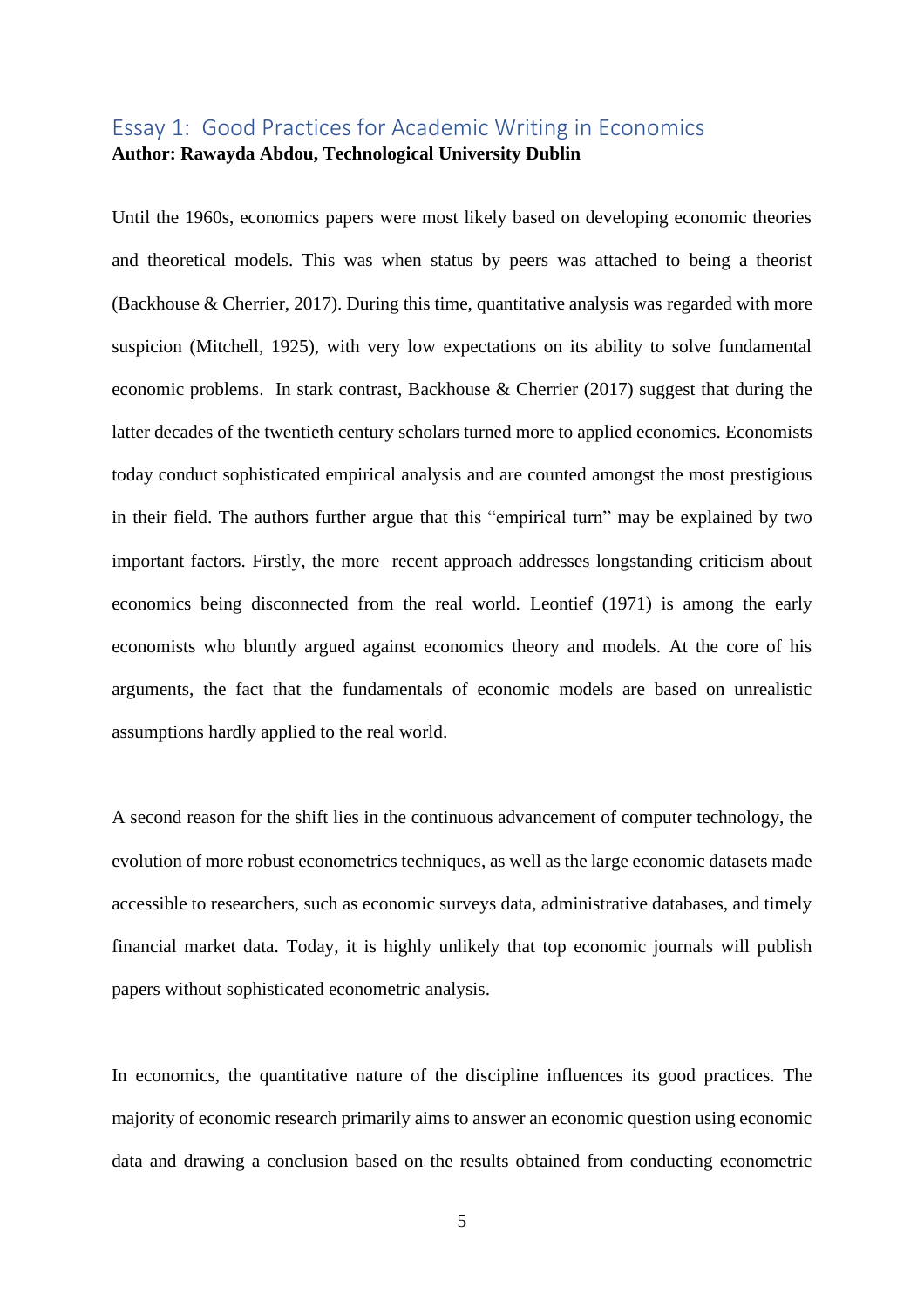analysis (Neugeboren, 2005). In accordance with this aim, Hansen (2001) note that one of the key proficiencies an economics major should demonstrate is to interpret and manipulate economic data. In the same vein, Field, Wachter, & Catanese (1985) demonstrate that to write in economics, one has to be equipped with economic-related competencies and skills. Given that economics is a quantitative/statistical discipline, a researcher in economics has to demonstrate competencies in problem-solving skills, analytical skills, good writing and quantitative reasoning to deal with graphs, tables and maths (Field et al., 1985). In fact, Dudenhefer (2009) in his prescriptive book on how to write in economics, emphasises the importance of the empirical section of economic papers. He explains that the writing process of economic papers is likely to be an inside out process. In other words, the researcher starts by conducting the empirical analysis " the most inner spot of the paper", writes the empirical section of the paper, and then progress to write the introduction and conclusion sections. Nevertheless, Dudenhefer (2009) acknowledges that there are alternative ways to write economics research papers.

#### <span id="page-7-0"></span>Publishing in Top Economic Journals

The discourse of "publish or perish" pervades the academic business field (Bozeman & Youtie, 2016), and economics is no exception. It is widely perceived within the economics discipline that publishing in leading economic journals is mandatory to establish an academic identity and to validate one's own research. Consequently, for a researcher to publish in the leading economic journals, he/she has to comply with the good practices for publishing in the economics discipline. As discussed above, the empirical section of an economic research paper is the tool of the trade. Recently, quantitative-based research published in leading business journals has been criticised for lacking validity. This urges a recent editorial in The Journal of International Business studies by Meyer, Witteloostuijn, & Beugelsdijk (2017) to develop a guideline for good practices for conducting, reporting, and discussing empirical results. At the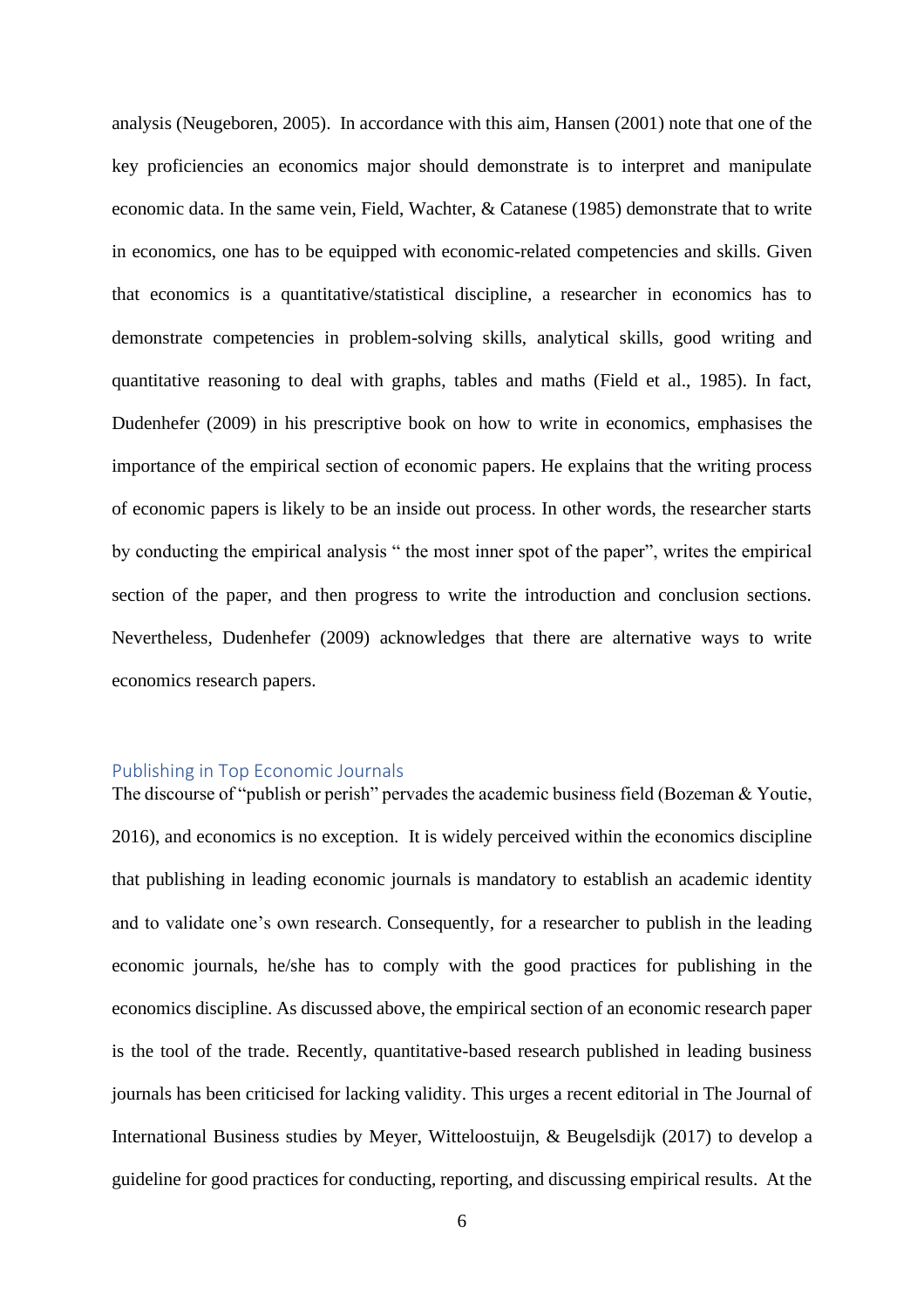core of their guideline is the emphasis that authors should enhance the transparency and ensure the replicability of their empirical findings. As noted by Meyer, Witteloostuijn, & Beugelsdijk (2017: p.535) " This will not only help readers to assess empirical evidence comprehensively, but also enable subsequent research to build a cumulative body of empirical knowledge."

#### <span id="page-8-0"></span>Authorial Voice

There has been much debate on integrating a personal voice into academic writing across disciplines, raising doubts about its good practice (Hyland, 2002). Research investigating the specific conventions and practices with respect to the use of the author's own voice suggests that researchers in economics tend to establish their authorial position by emphasising and promoting the novelty, originality, and robustness of their empirical findings. Tutin (2010) calls this way of establishing authority the *"marketized"* style", given that researchers selfpromote the importance of their own research. A linguistic analysis of the academic economic discourse revealed the extensive use of evaluative adjectives ascertaining originality, novelty and importance compared to other academic disciplines (Tutin 2010). Additionally, authors tend to cite their peers' work to show knowledge of the extant literature and position themselves among their peers in the field. Indeed, the submission policy for American Economic Review (AER), a leading economic journal, states that *"All submitted papers must also represent original work, and should fully reference and describe all prior work on the same subject and compare the submitted paper to that work."* To this extent, it seems that the good practice with respect to integrating a personal voice in economic discourse neither pertains to the standpoint that economic discourse should omit one's own voice (Arnaudet & Barrett 1984), nor to the viewpoint suggesting that one's own opinion should be strongly present into academic writing (Ivanic, 1997), but rather stands in between these two opinions. Based on this, authors of economics papers tend to subordinate their own views and opinions to that of their findings to promote scientific objectivity and yet establish their own authorial voice. According to Hyland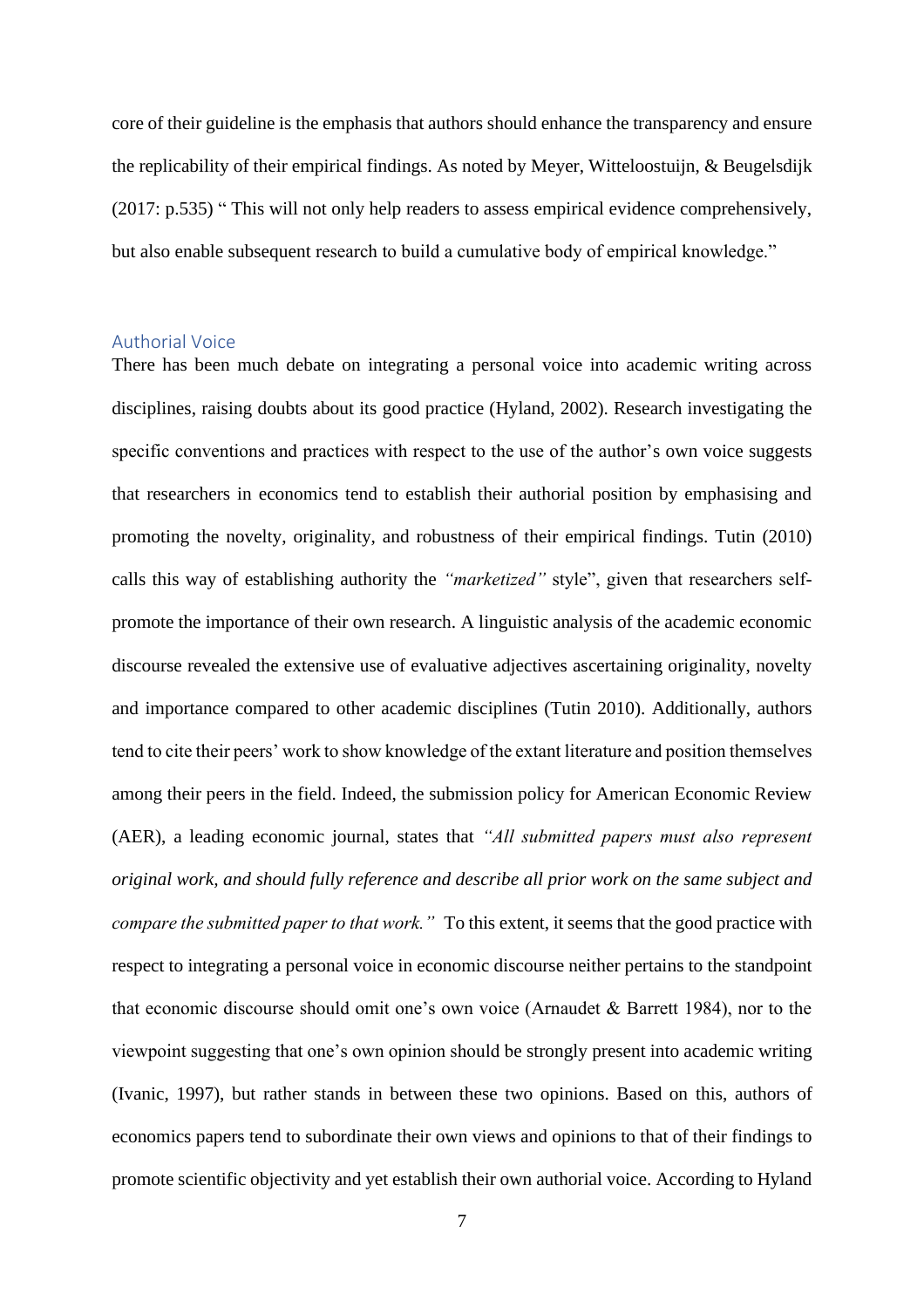(2002), this way of establishing an authorial voice is more close to that adopted in hard sciences.

The analogy between the academic discourse of economics and hard sciences has also been detected by previous research. Parodi (2015) demonstrates that economics papers are dominated by graphs and mathematical equations similar to the discourse of basic sciences, such as physics. At the same time, they are also characterised by the persuasive and narrative type of academic writing closer to the discourse in the social sciences and humanities.

#### <span id="page-9-0"></span>Academic Writing

Research that concerns writing in economics primarily focuses on those related to conducting and reporting empirical results even though the importance of good academic writing cannot be overstated (Schmeiser, 2017). Empirical findings need to be written up in order to communicate to the academic community. McCloskey (2000, p.5) advocates the importance of good writing in economics by stating that *"Economics depends much more on writing (and on speaking, another neglected art) than on the statistics and mathematics usually touted as the tools of the trade"*. Schmeiser (2017) further argues that good writing is a reflection of good thinking and reasoning. On the other hand, Smith, Broughton, and Copley (2005) and Laband and Taylor (1992) suggest that bad economic writing reflects illogical economic thinking and adversely affect the acceptance of the writer's ideas within the scientific community. McCloskey (2000, p.7) explains that *"You do not learn the details of an argument until writing it in detail, and in writing the details you uncover flaws in the fundamentals".* Therefore, good academic writing in economics adheres to the widely-agreed key characteristics of good academic writing practices, that is academic writing has to be clear, persuasive, accurate and concise (Neugeboren, 2005). To sum, good practices in writing in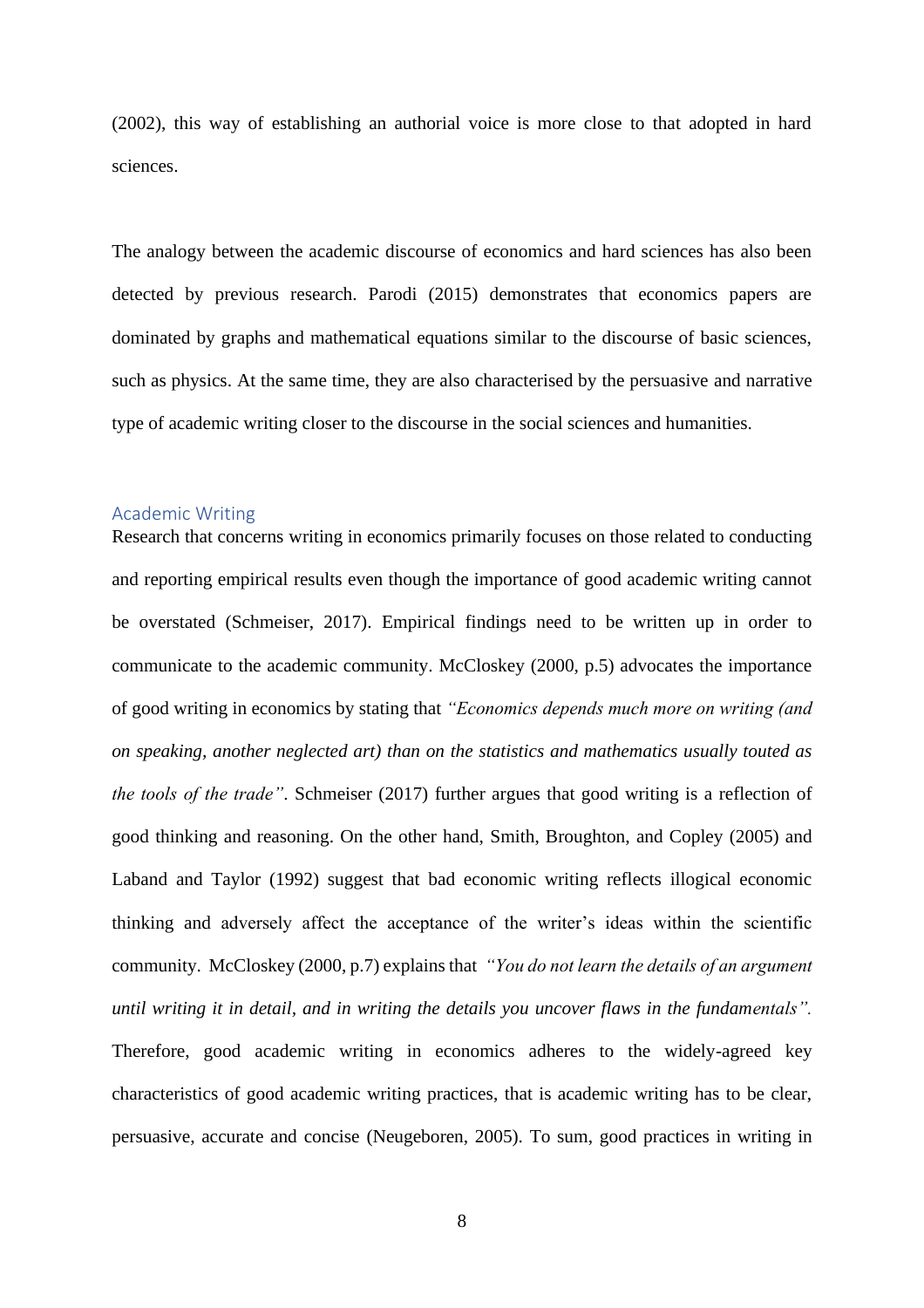economics and good practices in conducting and reporting economic analysis go hand in hand and together lead to writing excellence in the economics discipline.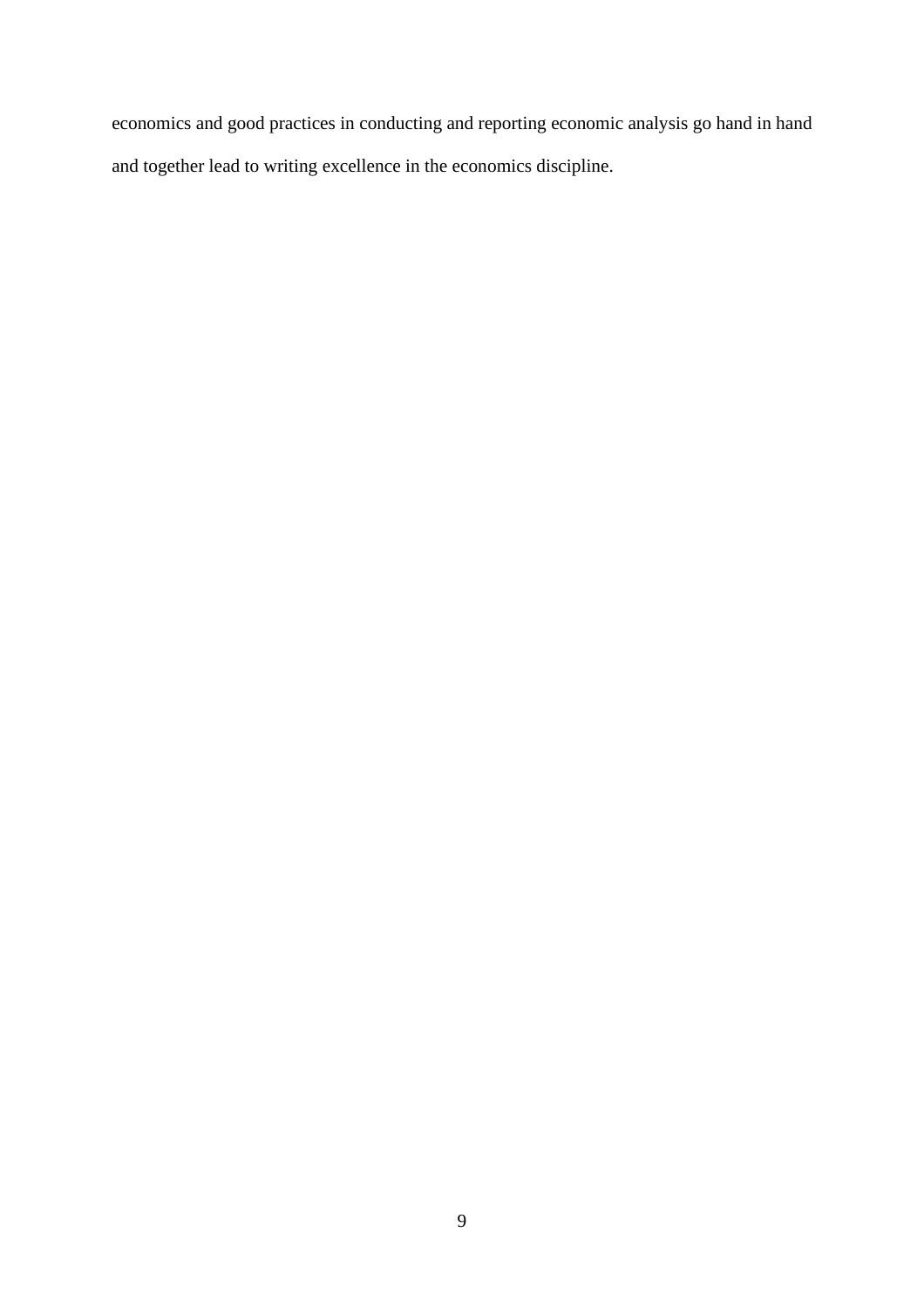## <span id="page-11-0"></span>Essay 2: The problem of elite HRM journals in side-lining real issues **Author: Kevin Paul Corbett, Technological University Dublin**

This essay offers a critique of traditional human resource management and in particular the pressures put on early career academics and doctoral students to publish in the top journals. The author argues that the obsession with theory and contributing to theory is blinding researchers to the important real life problems that they should be concerned helping to solve. The essay demonstrates how multidisciplinary approaches, even within the business domain solve real world problems. Warning is also given however about too much emphasis on models. The aim of the essay is to show other opportunities and possibilities by combining disciplines and adopting more applied approaches to writing in HRM.

#### <span id="page-11-1"></span>Sidelining the major issues – a need for more pluralistic and grounded approaches

Many scholars criticise the prevailing approach to writing in HRM and call for more methodological pluralism, asserting that researchers, academic institutions and journals each have a role to play in promoting viable alternatives. Tourish (2020) proposes to make changes in our mind-sets and journal practices to restore some sense of deeper purpose to what HR academics do. He laments the fact that although there is obviously much to be said for good theory, the need to "develop theory" has become a condition of publication by our elite journals to a greater extent than can be found in other disciplines. This Tourish argues sidelines major issues in the profusion of theorising – for example, key journals have published very few papers that explore the role of management in the Great Recession of 2008. There is much support for a need to regain some sense of proportionate effort in academic writing within HRM.

In a similar vein, McKiernan and Tsui (2019) advocate for research that tackles important issues and seeks to make a difference. Peters & Thomas (2020) illustrate the problem by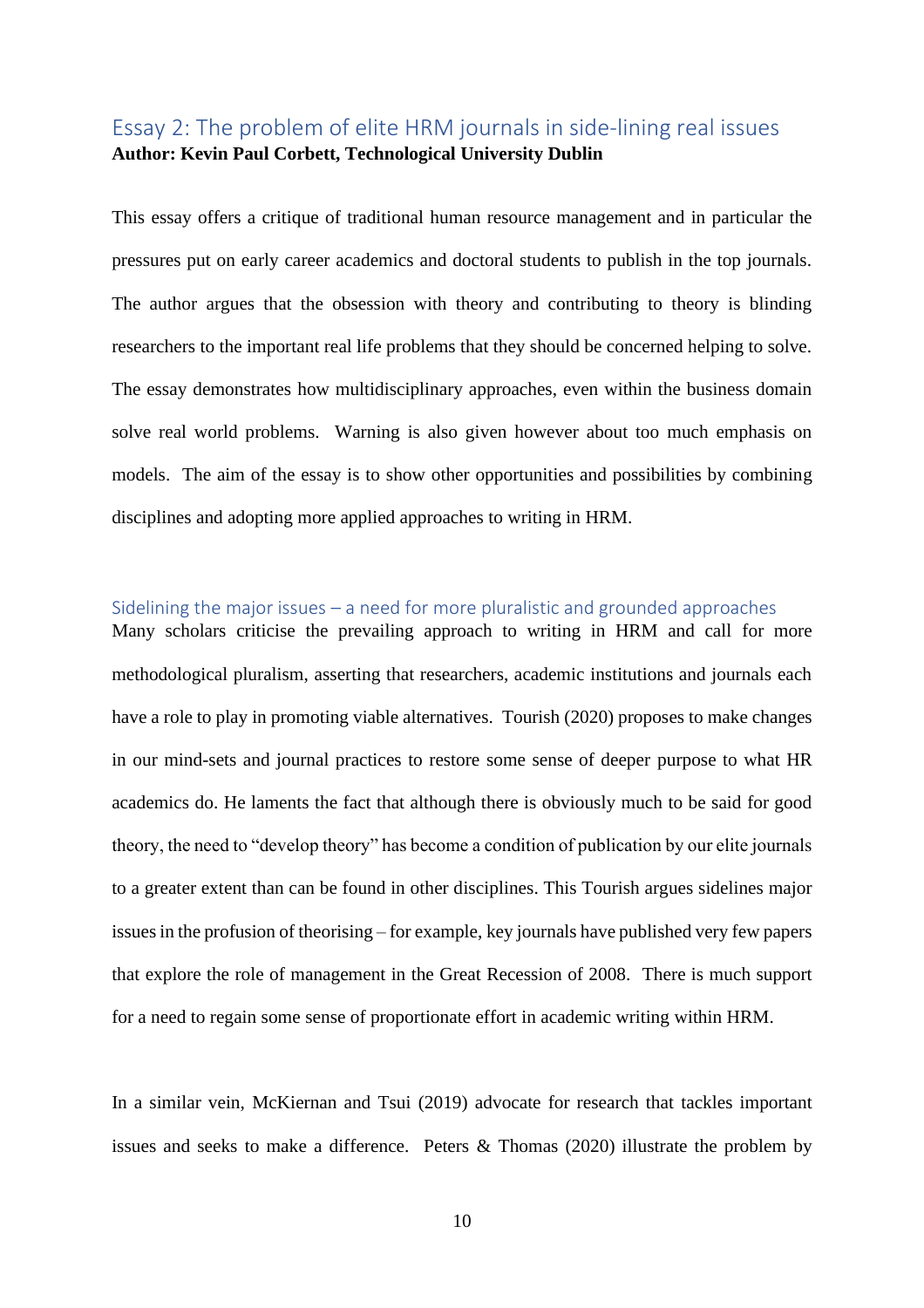example, asking how many Chief Executives base their strategies on theories gained from a management journal. The authors add to the debate by discussing the history of Business Schools with reference to Khurana (2007), Thomas, Lorange, and Sheth, (2013) and Peters, Smith and Thomas (2018). These scholars lay the perceived fault for theory development at the door of Business Schools where, they maintain, the positivist model of management education has become the dominant design despite persistent and growing criticism about the value, role, and purposes of such Schools. Harley (2015) also expresses his concern about the increasing dominance of 'scientific' research within HRM scholarship, which he declares, is characterised not only by a positivist methodology but complex statistical techniques, correlational theorising and incremental advances in knowledge.

Murphy, Klotz & Kreiner (2017) describe grounded theory as a methodology with significant (and largely untapped) potential for HR research. According to Gaser and Strauss (1967), grounded theory refers to a set of strategies through which theory is generated via the simultaneous collection and analysis of data and the abductive interplay between induction and deduction. Murphy *et al*. (2017) state that the primary goal of such concurrent efforts is to build theory that is deeply informed by the data—the theoretical output can thus be said to be "grounded." They have found it to be the most commonly used qualitative method in management's leading journals and believe it to excel at exploring new (i.e., "blue sky") research domains and at providing fresh perspectives on well-trod but ill-understood (i.e., "black box") research topics. HR research has lagged other domains within management in terms of embracing grounded theory, despite prior calls for its use (Egan, 2002; Huselid, Jackson, & Schuler, 1997; Mazzola, Schonfeld, & Spector, 2011). Murphy *et al.* (2017) conclude that grounded theory has the potential to facilitate the development of new theory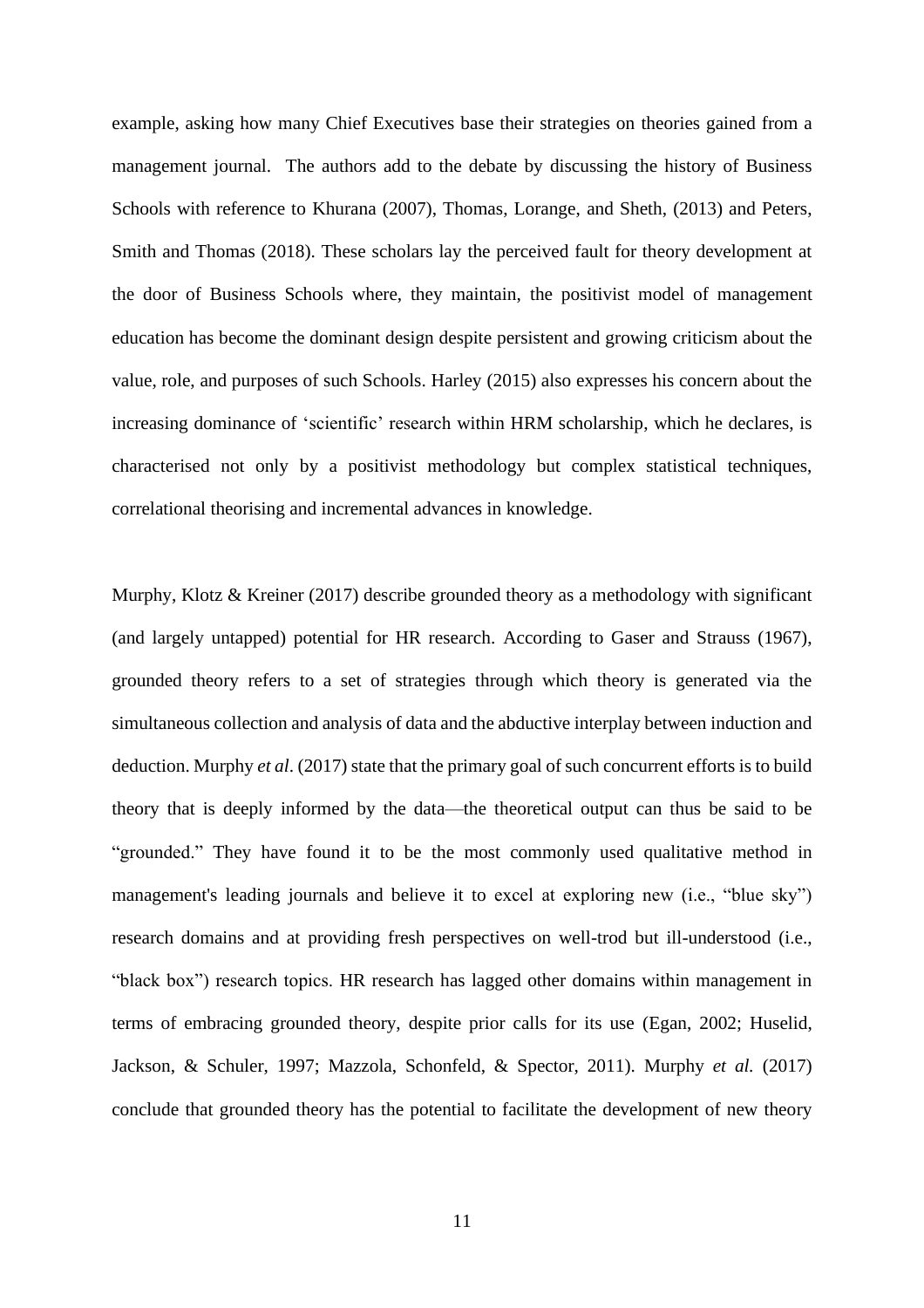that reflects how HR is being practiced today, and it has the ability to breathe new life into important, heavily studied HR topics that may have fallen by the wayside.

#### <span id="page-13-0"></span>HRM lens as an approach to writing in other disciplines – the case for multidisciplinarity

Building on the aforementioned arguments about the need for more pluralistic and multidisciplinary approaches bringing theory closer to practice, scholars often adopt HRM approaches when writing for other disciplines. For students and early career researchers the conceptualising the multidisciplinary opportunities that exist for HRM, even within the field of business, opens up many new possibilities. This is illuminated by examining four academic papers in the disciplines of economics and sports management.

Firstly, a paper by Pudelko (2006) combining HRM and economics. Pudelko's starting point is an investigation into the managerial, economic, socio-political and cultural contexts of three HR systems in the US, Japan and Germany. The findings, although not explained in detail here, make an important contribution by showing that socio-economic context is highly pertinent for the establishment of a HR system.

Moving to the discipline of sports management, Wagner, Hansen, Kristensen, & Josty (2019) examine improving service-centre employees' performance by means of sport sponsorship. They investigate how sport sponsorship is used as a strategic means in HRM. Their study illustrates how a sport-sponsorship campaign improved competencies and teamwork among service-centre employees. A characteristic of modern sport is its ability to motivate people passionately and engage them emotionally (Smith and Stewart, 2010). Again, combining these disciplines of HRM and sports management contributes new multidisciplinary understanding for practice in sports management.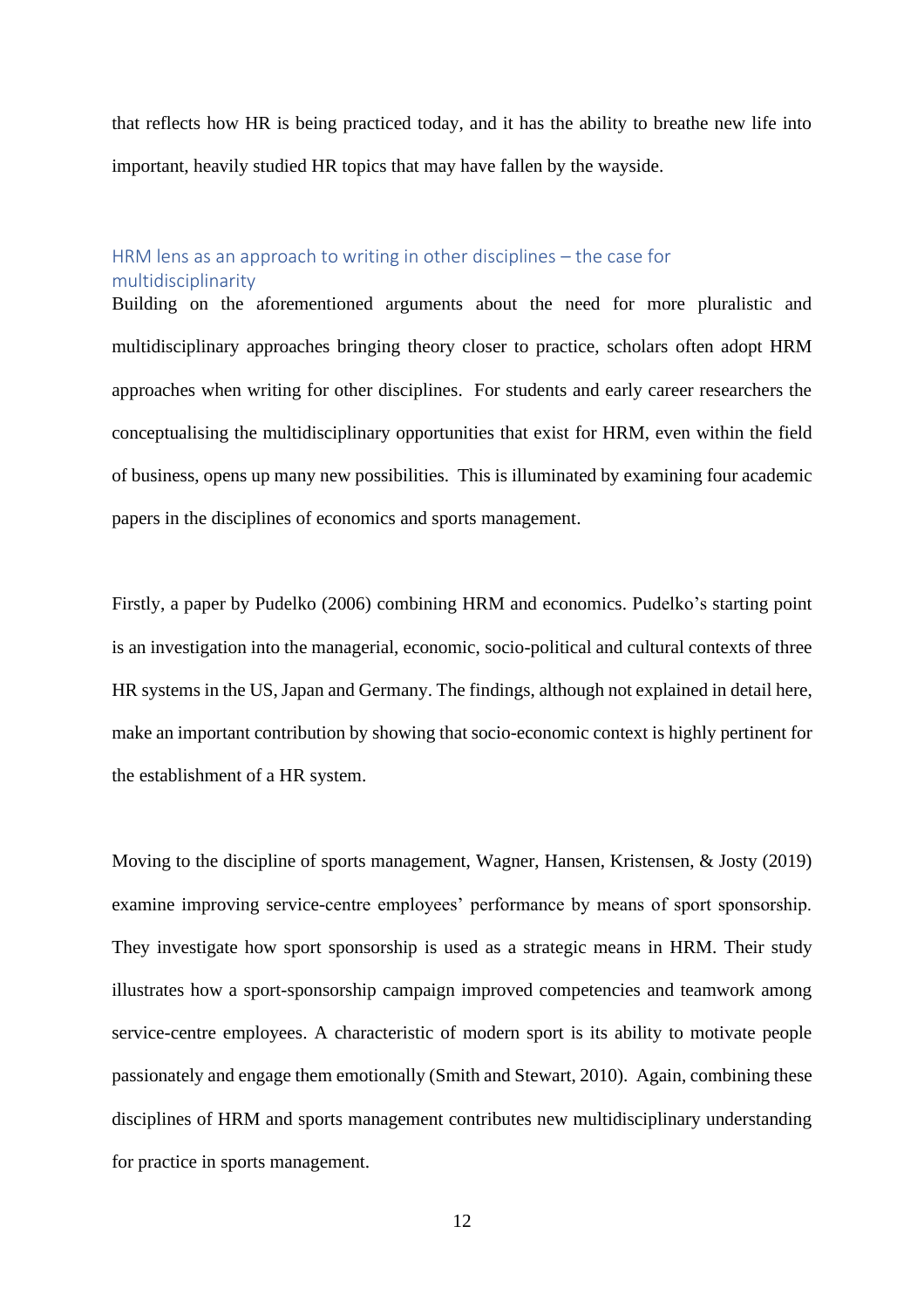Similarly, Moore, Parkhouse and Konrad (2010), in a study of gender equality, have found that philosophical support of top managers leads to the development of substantive HRM programmes to promote gender equality in sport management and greater female manager representation. They believe that by educating top managers on the true nature of affirmative action programs, professionals in sport organizations may be able to increase support for initiatives to increase gender equality in the management hierarchy. Bradley and Forsyth (2012) in their New Zealand study affirm that good practice in HRM suggests that sports organisations should provide fair and equitable selection procedures that new hires are informed of, and that provide the greatest likelihood of success in the organisation or sports team. Again, this applied multidisciplinary approach helps to solve real world problems bringing scholars closer to practice.

Back to economics and HRM, Harley (2015) reports that in the 1980s researchers embarked on 'the search for the Holy Grail of establishing a causal relationship between HRM and performance' (Legge, 2001: 23). This research has continued to the present day and a variety of theoretical models have been employed including the dominant high performance work systems (HPWS) model (see Harley, 2005). Harley (2015) contends that mainstream HR scholars have maintained their focus on the HR–performance link, but that research has now entered a new phase, attempting to map, what he terms, 'causal paths' between HR practice and performance. The extent to which the field has narrowed its focus to where it now appears to be regarded as *the* proper way to conduct HR–performance research is a challenge. This highlights another issue in the care needed, even when working across disciplines, to produce papers that do not conform to the norms. Even though studies may be theoretically and methodologically rigorous, they should not be put forward as genuinely new arguments.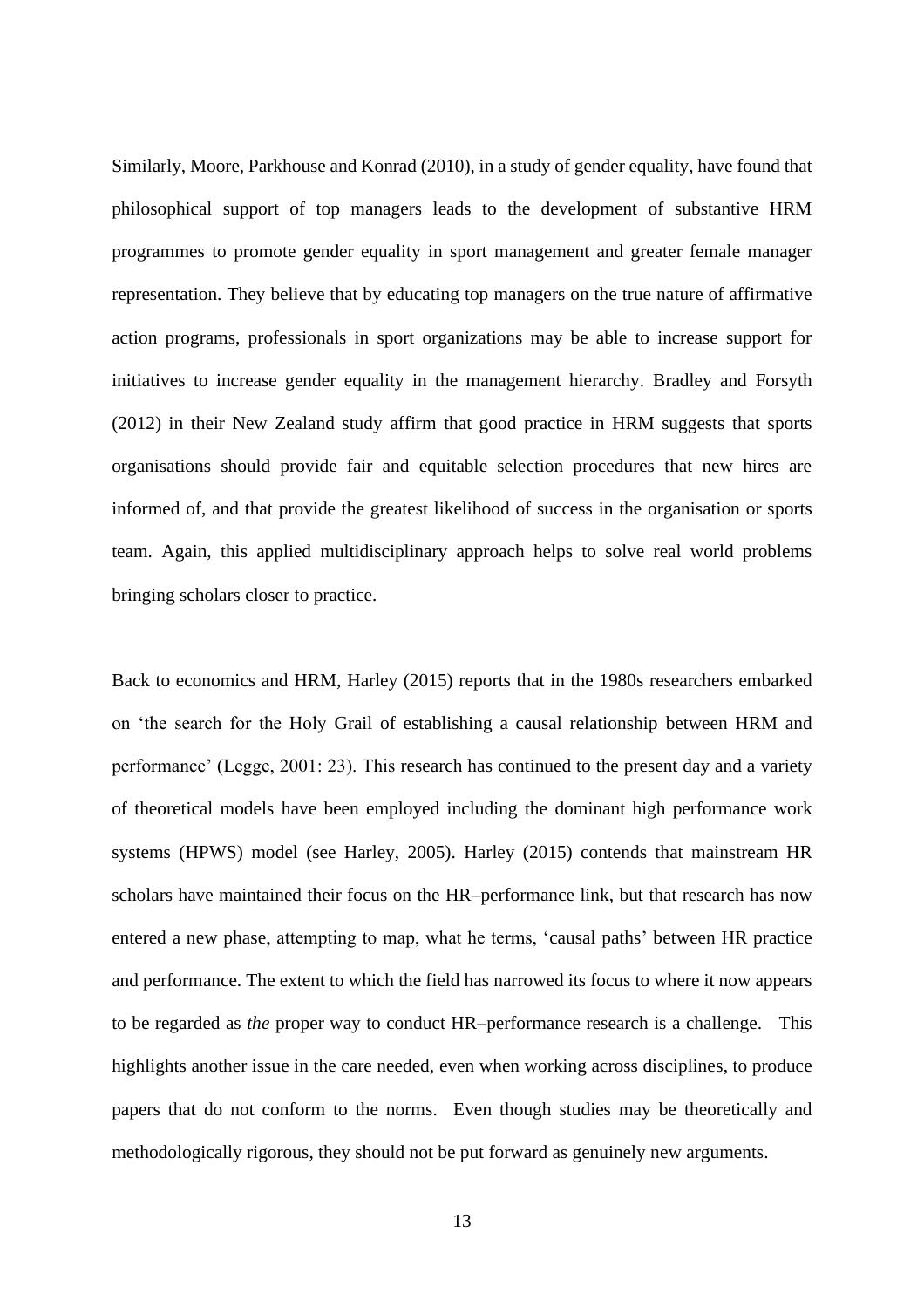# <span id="page-15-0"></span>Essay 3: Pointers for qualitative approaches to academic writing in Sports Management **Author: Elun Hack, Technological University Dublin**

Research reviewing publications in the three main Sport Management Journals, namely: *Sport Management Review*, the *Journal of Sport Management*, and *European Sport Management Quarterly* reveals less than a quarter of published works conducted using Qualitative Methods (Shaw & Hoeber, 2016). This has led to calls for Sport Management research taking on more inventive and critical approaches (Amis & Silk, 2005; Frisby, 2005; Skinner & Edwards, 2005). According to Jonsen, Fendt and Point (2017, p.31), "*Writing is perceived as central to qualitative research: how the story is experienced, (de)constructed, and proposed – and how it is in turn received and interpreted by the reader".* While considered to be a very worthwhile experience, getting one's work published in an academic journal is no easy feat, with writingrelated issues included among the most universal concerns identified by Qualitative paper reviewers (Gephart, 2004; Köhler, 2016; Mitchell & Clark, 2018; Pratt, 2009; Ragins, 2012; Suddaby, 2006)*.* This essay seeks to identify the good practices and recommendations for academic writing when conducting Qualitative Research in Sport Management, an important skillset for Sport Management researchers due to the increased frequency of this methodology in the field.

Despite the plethora of academic literature advising on academic writing for Qualitative Research, and taking into account the diversity of terminology, concepts and recommendations, several similarities can be identified, that warrant consideration by earlier career academics and higher education institutions offering academic writing courses / workshop which target the needs of all business scholars. Influenced by the more general literature and the literature in top journals of sports management, guidance for budding scholars in this field is organised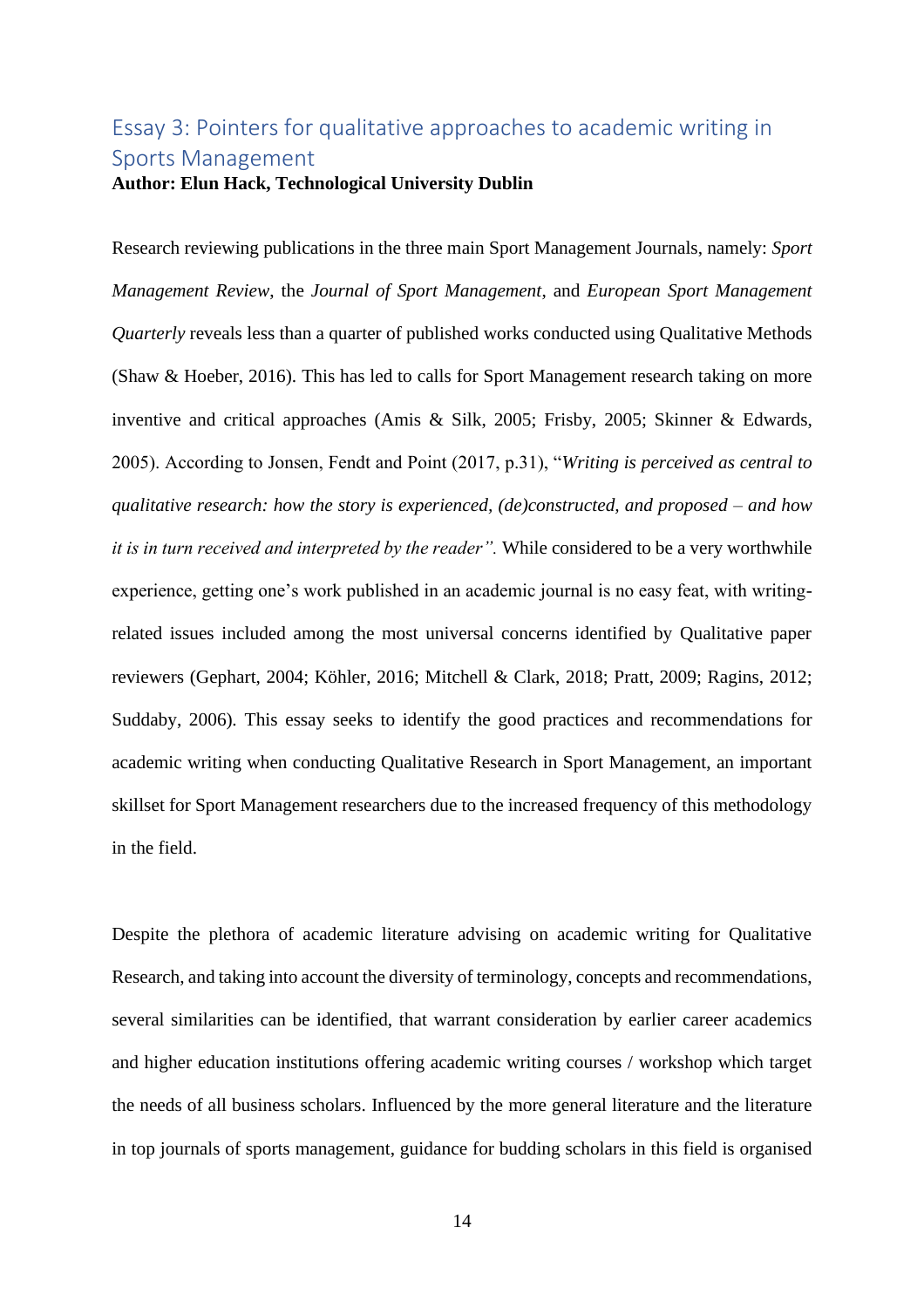under the following headings: (1) *Identify Audience,* (2) *Persuasion and Storytelling*, (3) *Theoretical Grounding*, (4) *Reflexibility*, (5) *Cadence* and (6) *Take Risks*.

#### <span id="page-16-0"></span>Identify Audience

Mitchell & Clark (2018, p.2) suggests that constructing the reader-writer relationship is where "*the magic really happens",* however great care must be taken when fostering this complicated relationship. Hayes & Bajzek (2008) advocate for the complexities of this relationship by proposing that the writer cannot assume what the reader does or does not know, nor can the writer determine the predisposition of the reader, thus writers should strike a balance somewhere between defining too many details and not defining enough. Misinterpreting, presuming or failure to take into account your audience can place connectivity with the reader in jeopardy, and although unintentional, can risk coming across as insulting, confusing, and even perplexing to the reader(s). Thus, Mitchell & Clark (2018) advice that effective writing anticipates the audience, it builds a relationship between the writer and reader, and can be achieved if the writer establishes early on who their audience is by identifying their concerns, backgrounds (Diversity of disciplines), and the readers receptiveness to what is being written about. One final point for consideration under this heading is thinking of your work in terms of fit with specific journals, and how the message can be altered with the purpose of making them more appealing, relevant and useful for the identified audience.

#### <span id="page-16-1"></span>Persuasion

Fawcett *et al*. (2014) suggests business writing is "*storytelling"* and seeks to achieve three goals: (1) capture attention, (2) create understanding, and (3) persuade audience to care. Leith (2012) offers three approaches writers can use to persuade readers: *Logos,* the soundness of logic; *ethos*, through and emotional connection with the message; and *pathos*, coming to believe that the persuader has emotional authenticity and moral credibility. Persuasive writing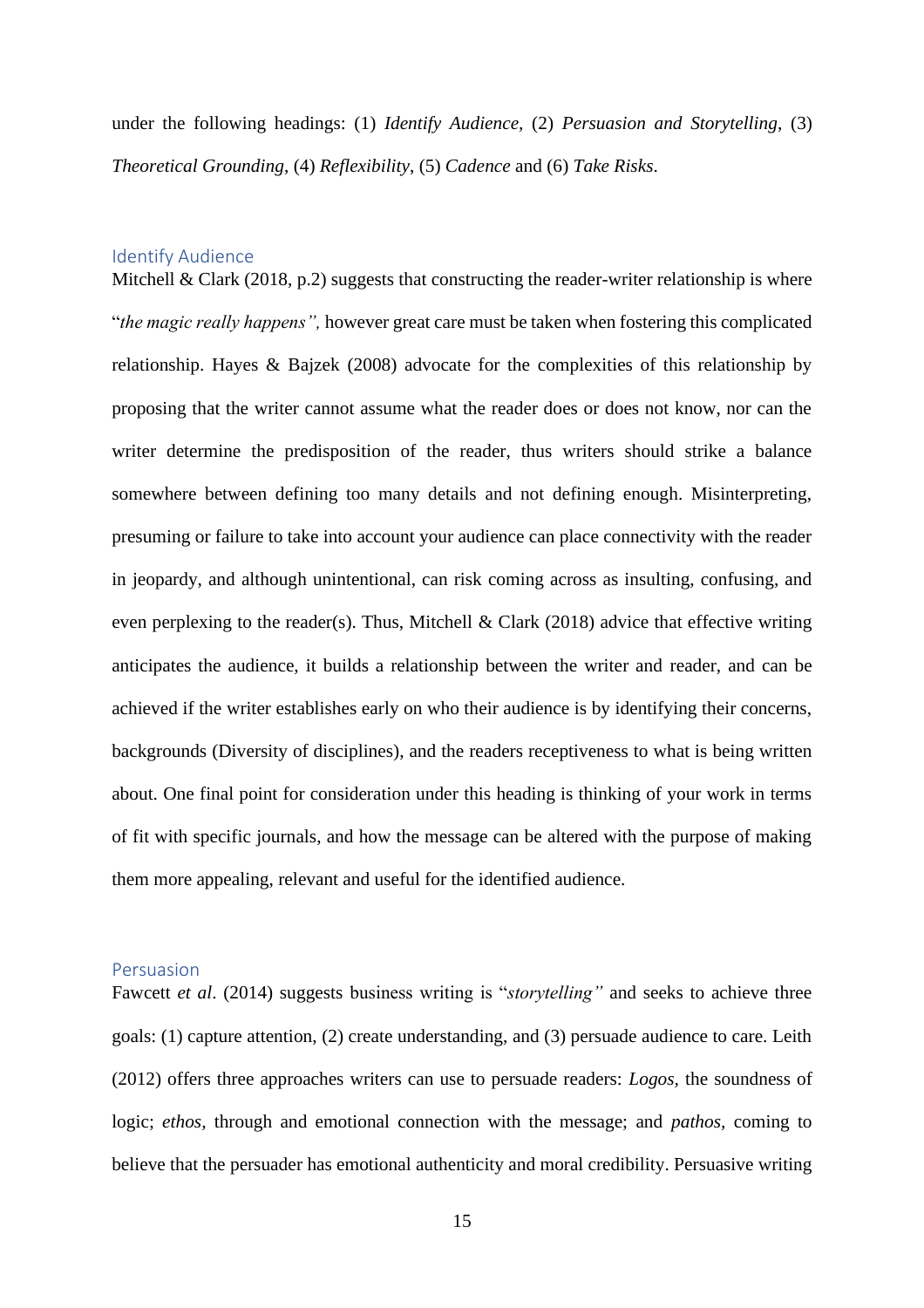is dependent on the skilful incorporation of these three dimensions when seeking to write a compelling qualitative manuscript, in particular, when writing for readers not accustomed to qualitative research (Mitchell & Clark, 2018). The successful application and incorporation of techniques used to persuade others through writing, will assist in ensuring that the contributions of qualitative research are brought to a greater variety of audiences (Clark & Thompson, 2016).

#### <span id="page-17-0"></span>Theoretical Grounding

When advising on the importance of theoretical grounding in business academic writing, Fawcett *et al*. (2014) offer five warning signs that the authors writing is meandering down a perilous path: (1) The article demonstrates sufficient reviewing of literature, but fails to be grounded in theory, (2) The author(s) have failed to synthesize any theoretical perspectives, (3) Author(s) fail to express which theoretical standpoint they are associating with, (4) Authors(s) work displays signs of dangling or disjointed theory, and (5) The Hypotheses / propositions do not emerge in a logical manner from the theory. In order to ensure the research paper does not fall victim to any of these warning signs, Fawcett *et al*. (2014) offer the following advice: (1) Ensure that theories which truly inform the research are identified early one, and ensure regular citation of key articles to ensure work is theoretically grounded, (2) Ensure thorough explanations of connections being careful to avoid reiteration of the obvious, (3) identify potential limits, and (4) derive succinct hypotheses/propositions / extensions. Furthermore, Fawcett *et al*. (2014) suggests that the theoretical grounding for qualitative research should be very concise, and address the following points: What conversation are you joining?, What theories inform this conversation?, How do these theories inform the conversation, and finally why are these theories insufficient? This process of delineating the theoretical path will assist in articulating how the author plans to contribute to both theory and practice.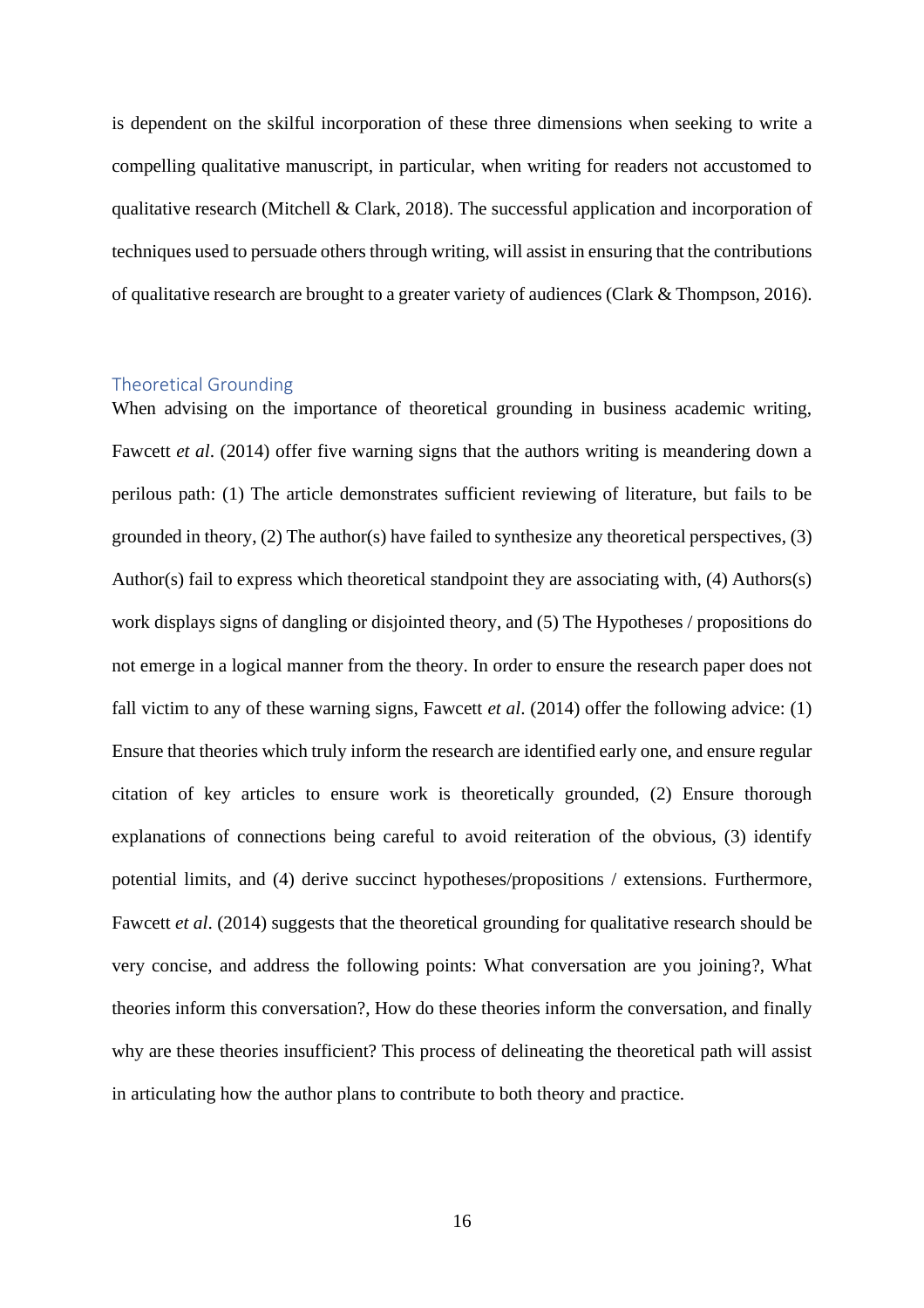#### <span id="page-18-0"></span>Reflexivity

Jonsen *et al*. (2017) posits reflexivity as a key component for informing fundamental contributions when writing an academic paper. Reflexivity pertaining to academic writing as a cognitive process, should be structured to facilitate reflection and relatability to the readers' worlds, while remaining asymmetrical enough to attract the audience's full attention and scrutiny, with the ultimate outcome pushing the readers to self-reflect and re-examine their own taken-for-granted assumptions and beliefs. When attempting to convince with reflexivity, Jonsen *et al*. (2017) suggest that academic writing should propose a writing style to the reader, and this is achieved by: (1) Connect with "normalising" rhetoric by using traditional vocabulary, (2) camouflage the (perceived) dissident nature of the approach, and (3) Legitimise your academic writing by utilising well established terms within the targeted domain that readers will find ease associating with.

#### <span id="page-18-1"></span>Cadence

One important point for consideration when writing Qualitative papers is the lack of grammatical perfection and uniformity when using participant quotes, therefore Mitchell & Clark (2018) suggest that the appropriate use of cadence will result in the reader selectively ignoring grammatical conventions and they will slip by with little notice. Writers with strong cadence demonstrate an ability to understand when and how they can get away with breaking the "rules" of style, they expertly alternate between short and long sentences, and they understand the impact incomplete sentences can have on the rhythm of their writing, or their ability to emphasise a point. Noteworthy qualitative academic writing blends the various voices from the writer's analysis, allowing for smooth transitions between the participants voice and the researchers voice (Mitchell & Clark, 2018).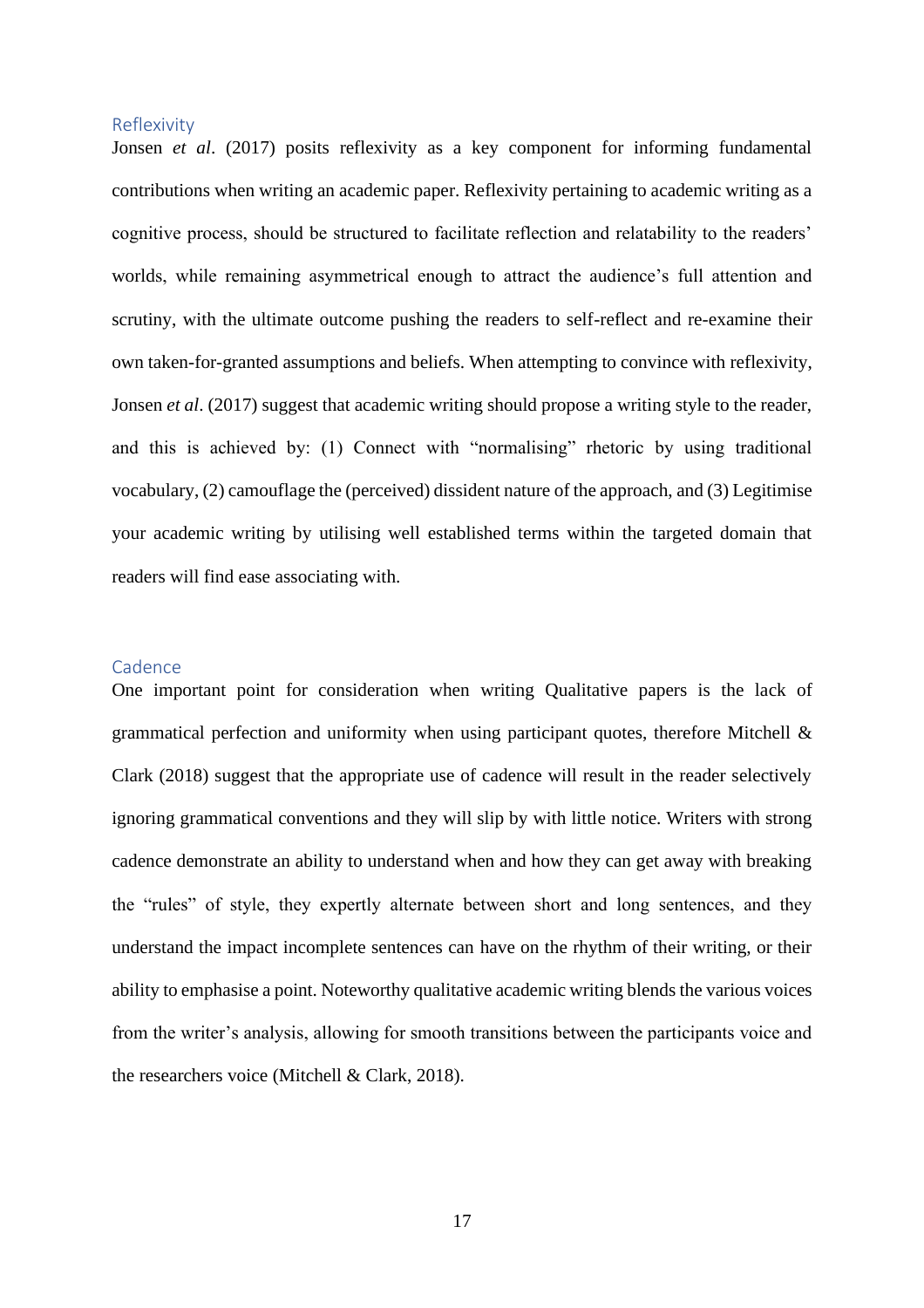#### <span id="page-19-0"></span>Take Risks

Kelly (2012) proposes that creativity in academic writing provides structure to the writer's ideas using both originality and innovation as defined by the social context in which they are situated. Mitchell & Clark (2018) suggest that when executing academic writing, the writer should afford themselves permission to resist others, and their own, reservations, however this requires reflexivity and reading widely. One approach suggested is looking at your research with a new lens, this might involve methodological creativity, combining of diverse ideas to construct the foundation of a whole new concept, or from a writing perspective in particular, borrow a writing style from a different discipline (Mitchell & Clark, 2018). Academic writing is difficult process, and an easy approach of one word at a time is the most suitable approach to adopt, all the while allowing reflections to permeate, experimenting, and embracing failure, before attempting it all again.

Although this essay does not provide the reader with failproof guidelines for qualitative academic writing in sport management and business domains more generally, it does seek to provide the reader with "food for thought" for prior to, and during their academic writing process. Some points seek to emphasise the importance of generic and conventional schools of thought and practice, while others might recommend a slight deviation from the fundamental principles of qualitative academic writing in sport management and business. It is hoped that this piece will challenge early career academics to consider qualitative research within the sport management discipline, as well as offer them some guidance for writing a suitable academic paper.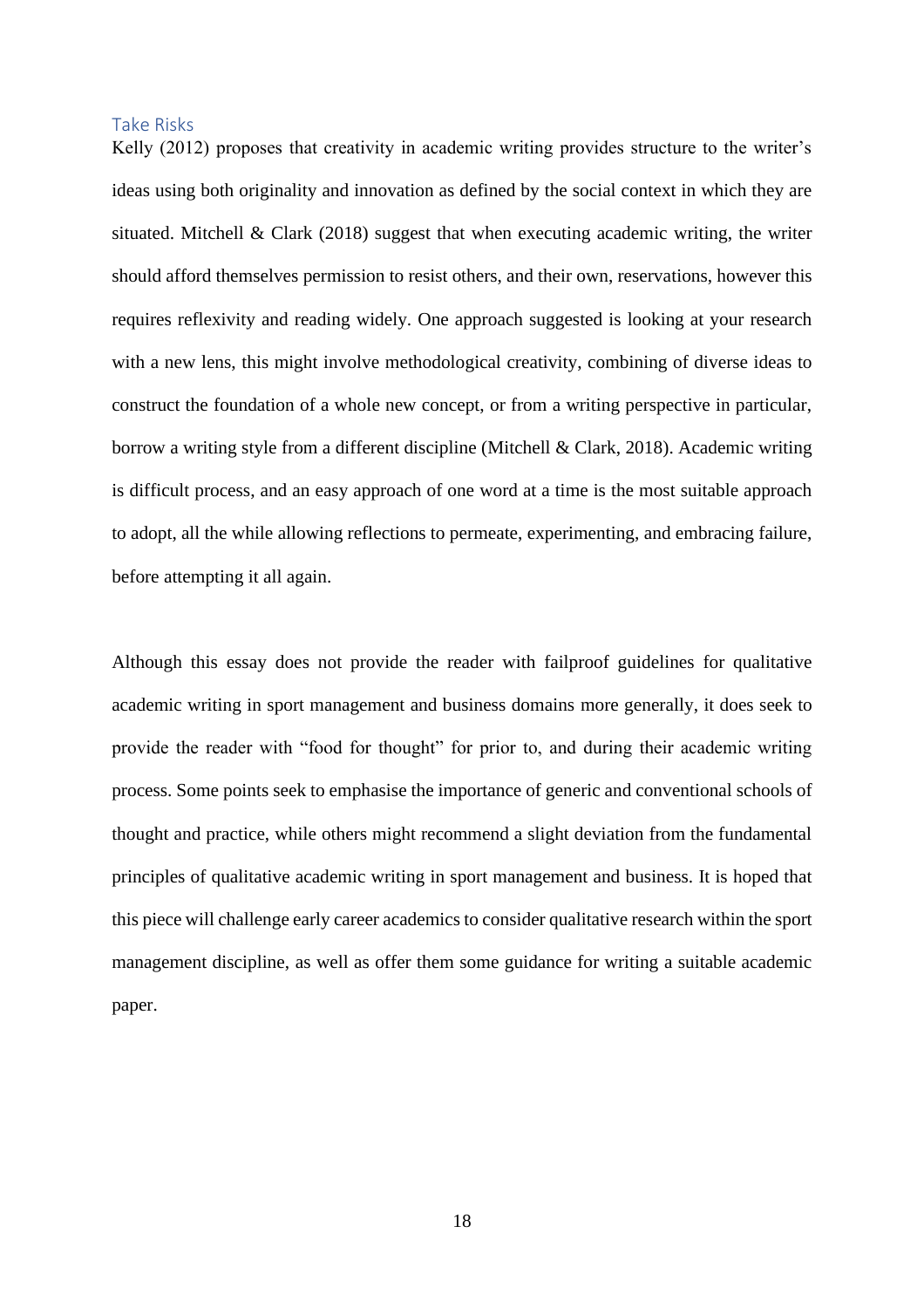### <span id="page-20-0"></span>References

- McCloskey, D. N. 2000. Economical writing. 2nd ed. Long Grove, IL: Waveland Press, Inc advancing the representation through HRM structures *Gender in Management: An International Journal,* Vol. 25 No. 2, pp. 104-118
- Amis, J., & Silk, M. (2005). Rupture: Promoting critical and innovative approaches to the study of sport management. *Journal of Sport Management.* 19(4), 335-366.
- Arnaudet, M. and M. Barrett. 1984. Approaches to Academic Reading and Writing. Englewood Cliffs, NJ: Prentice Hall.

Arnaudet, M. and M. Barrett. 1984. Approaches to Academic Reading and Writing. Englewood Cliffs, NJ: Prentice Hall

- Backhouse, R. E., & Cherrier, B. (2017). The age of the applied economist: The transformation of economics since the 1970s. *History of Political Economy*, *49*, 1–33.
- Bazerman, C., & Prior, P. (Eds.). (2003). What writing does and how it does it: An introduction to analyzing texts and textual practices. Routledge.
- Becker, B.E. and Huselid, M.A. (2006), "Strategic human resource management: where do
- Bozeman, B., & Youtie, J. (2016). Trouble in Paradise: Problems in Academic Research Co-authoring. *Science and Engineering Ethics*, *22*(6), 1717–1743.
- Bradbury, T. & Forsyth, D. 2012. You're in; you're out: selection practices of coaches, *Sport, Business and Management: An International Journal*, Vol. 2 No. 1, pp. 7-20
- Carter, M. (2007). Ways of knowing, doing, and writing in the disciplines. *College composition and communication, 58*(3), 385-418.
- Clark, A.M., & Thompson, D.R. (2016). Five tips for writing qualitative research in high-impact journals: Moving from #BMJnoQual. *International Journal of Qualitative Methods.* 15(1), 1-3.
- Covington, M. V. (2000). Goal theory, motivation, and school achievement: An integrative review. *Annual Review of Psychology*, 51, 171–200.
- Dudenhefer, P. (2009). A guide to writing in Economics. EcoTeach Center and Department of Economics, Duke University.

Economist. 2019. Too much management research is clear as mud. November 30, <https://www.economist.com/business/2019/11/28/too-much-management-research-isclear-> asmud

- Egan, T. M. (2002). Grounded theory research and theory building. *Advances in Developing Human Resources*, 4(3), 277–295.
- Fawcett, S.E., Waller, M.A., Miller, J.W., Schwieterman, M.A., Hazen, B.T., & Overstreet, R.E. (2014). A Trail Guide to Publishing Success: Tips on Writing Influential Conceptual, Qualitative, and Survey Research*. Journal of Business Logistics*, 35(1), 1–16*.*
- Field, W. J., Wachter, D. R., & Catanese, A. V. (1985). Alternative ways to teach and learn economics: Writing, quantitative reasoning, and oral communication. *Journal of Economic Education*, *16*(3), 213–217.
- Frisby, W. (2005). The good, the bad, and the ugly: Critical sport management research. *Journal of Sport Management.* 19(1), 1-12.
- Gephart, R.P. (2004). Qualitative research and the Academy of Management Journal. *Academy of Management Journal*, 47(4): 454–462.
- Gimenez, J. (2017). Discipline-specific writing for business students: Research, practice and pedagogy. In J. Flowerdew & T. Costley (Eds.), Discipline-specific writing: Theory into practice (pp. 126-143). Routledge.
- Gross, J. J. (1998). The emerging field of emotion regulation: An integrative review. *Review of General Psychology*, 2, 271–299
- Hansen, W. L. (2001). Expected proficiencies for undergraduate economics majors. *Journal of Economic Education*, *32*(3), 231–242.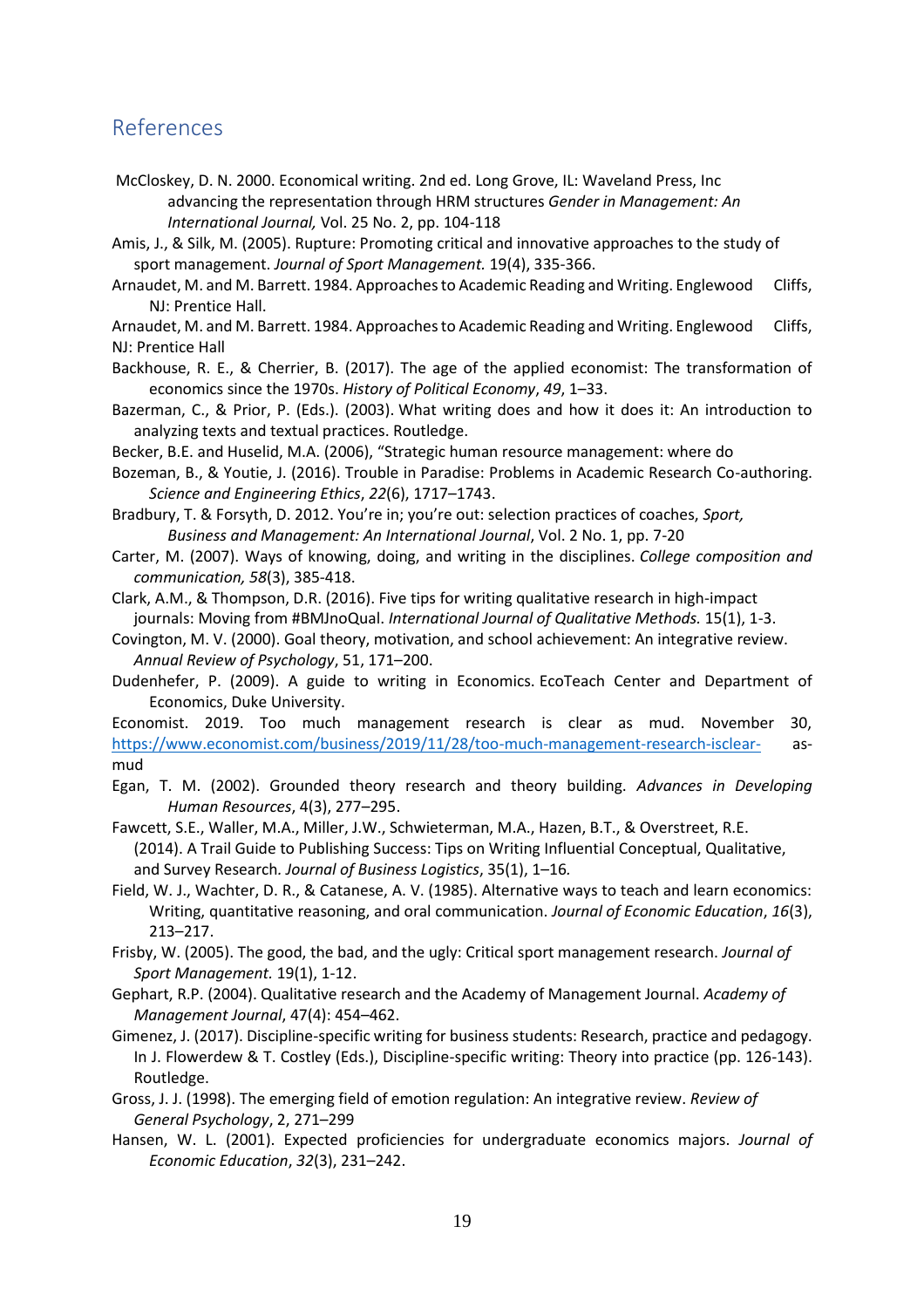Harley, B. 2005. 'Hope or hype?: High performance work systems', in B. Harley, J. Hyman and P. Thompson (eds), *Participation and Democracy at Work*, London: Palgrave

Harley, B. 2015. The one best way? 'Scientific' research on HRM and the threat to critical scholarship, *Human Resource Management Journal*, Vol 25, No. 4, pages 399–407

- Hayes, J.R., & Bajzek, D. (2008). Understanding and reducing the knowledge effect: Implications for writers. *Written Communication*, 25, 104–118.
- Hoeber, L., & Shaw, S. (2016). Contemporary qualitative research methods in sport management. *Sport Management Review.* 20(1), 4-7.
- Hunter, K., & Tse, H. (2013). Making disciplinary writing and thinking practices an integral part of academic content teaching. Active learning in higher education, 14(3), 227-239.
- Huselid, M. A., Jackson, S. E., & Schuler, R. S. (1997). Technical and strategic human resource management effectiveness as determinants of firm performance. *Academy* of *Management Journal*, 40(1), 171–188
- Hyland, K. (2002). Specificity revisited: How far should we go now?. *English for specific purposes, 21*(4), 385-395.
- Hyland, K. 2004. Disciplinary discourses. Social interactions in academic writing. Ann Arbor, MI: The University of Michigan Press.

in strategic human resource management research", *International Journal of Human Resource Management,* Vol. 17 No. 7, pp. 1171-1189.

- Ivanic, R. (1998). *Writing and Identity: The Discoursal Construction of Identity in Academic Writing*. Amsterdam: Benjamins
- Jonsen, L., Fendt, J., & Point, S. (2017). Convincing Qualitative Research: What Constitutes Persuasive Writing? *Organisational Research Methods.* 21(1), 30-67.

*Journal of Sports Marketing and Sponsorship,* Vol. 20 No. 1, 2019 pp. 43-60

Kelly, R. (2012). Educating for creativity: A global conversation. Edmonton, Canada: Brush Education.

Khilji, S.E. and Wang, X. (2006), "Intended' and 'implemented' HRM: the missing linchpin

Khurana, R. 2007. *From higher aims to hired hands: The social transformation of American* 

*business schools and the unfulfilled promise of management education as a profession*. Princeton, NJ: Princeton University Press.

- Köhler, T. (2016). From the Editors: On Writing Up Qualitative Research in Management Learning and Education. *Academy of Management Learning & Education.* 15(3), 400-418.
- Laband, D. N., & Taylor, C. N. (1992). the Impact of Bad Writing in Economics. *Economic Inquiry*, *30*(4), 673–688.

Legge, K. 2001. 'Silver bullet or spend round? Assessing the meaning of the "high commitment management"/performance relationship', in J. Storey (ed.), *HRM: A Critical Text*, 2nd edn, London: Thomson Learning

Leith, S. (2012). Words like loaded pistols: Rhetoric from Aristotle to Obama. New York, NY: Basic Books.

Leontief, W. (1971). Theoretical assuptions and nonobserved facts. *American Economic Review, 61*(1),  $1 - 7$ .

Mazumdar, T., Raj, S. P., & Sinha, I. (2005). Reference price research: Review and pro- positions. *Journal of Marketing*, 69, 84–102.

Mazzola, J. J., Schonfeld, I. S., & Spector, P. E. (2011). What qualitative research has taught us about occupational stress. *Stress and Health*, 27(2), 93–110.

McKiernan, P., & Tsui, A. 2019. Responsible management Research: A senior scholar legacy in doctoral education. *Academy of Management Learning & Education*, 18: 310–313.

Meyer, K. E., Van Witteloostuijn, A., & Beugelsdijk, S. (2017). What's in ap? Reassessing best practices for conducting and reporting hypothesis-testing research. *Journal of International Business Studies*, *48*(5), 535-551.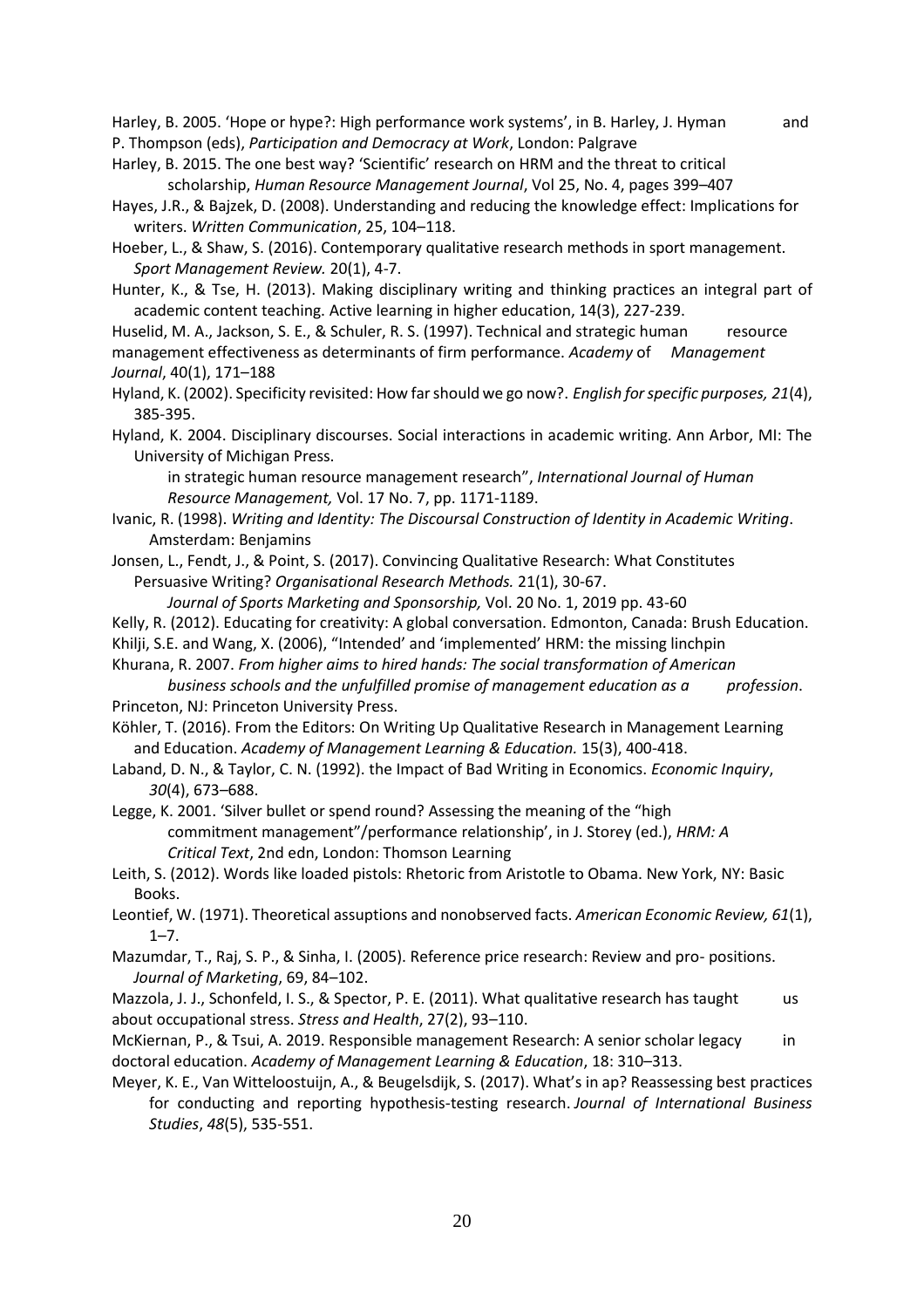Mitchell S and Evison A (2006) Exploiting the potential of writing for educational change at Queen Mary, University of London. In: Ganobcsik-Williams L (ed.) Teaching Academic Writing in Higher Education. Basingstoke: Palgrave Macmillan, pp. 68–84.

Mitchell, K.M., & Clark, A.M. (2018). Five steps to writing more engaging qualitative research. *International Journal of Qualitative Methods.* 17, 1-3.

Mitchell, W. C. (1925). Quantitative Analysis in Economic Theory Published by : American Economic Association The American Economic Review. *The American Economic Review*, *15*(1), 1–12.

Moore, M.E., Parkhouse, B.L. & Konrad, A.M. 2010. Women in sport management:

Murphy, C., Klotz, A.C.& Kreiner, G.E. 2017. Blue skies and black boxes: The promise (and practice) of grounded theory in human resource management research, *Human Resource Management Review*, Vol. 27, pp. 291–305

Neugeboren, Robert. (2005). The student's guide to writing economics. New York, NY: Routledge.

Parodi, G. (2015). Variation across university genres in seven disciplines. *International Journal of Corpus Linguistics*, *20*(4), 469–499.

Peters, K.& Thomas, H. 2020. The triumph of nonsense in management studies: A commentary, *Academy of Management Learning & Education*, Vol. 19, No. 2, 236– 239.

Peters, K., Smith, R. R., & Thomas, H. 2018. *Rethinking the business models of business schools: A critical review and change agenda for the future*. Bingley, UK: Emerald Publishing.

Pratt, M. (2009). From the editors: For the lack of a boilerplate: Tips on writing up (and reviewing) qualitative research. *Academy of Management Journal*, 52(5): 856–862.

Pudelko, M.2006. A comparison of HRM systems in the USA, Japan and Germany in their socio-economic context, *Human Resource Management Journal*, Vol 16, No 2, pages 123–153

Ragins, B.R. (2012). Editor's comments: Reflections on the craft of clear writing. *Academy of Management Review*, 37(4): 493–501.

Richardson, P. W. (2004). Reading and writing from textbooks in higher education: A case study from Economics. *Studies in Higher Education*, *29*(4), 505–521. http://doi.org/10.1080/0307507042000236399

Schmeiser, K. (2017). Teaching writing in economics. *Journal of Economic Education*, *48*(4), 254–264.

Shaw, S., & Hoeber, L. (2016). Unclipping our wings: Ways forward in qualitative research in sport management. *Sport Management Review.* 19(3), 255-265.

Skinner, J., & Edwards, A. (2005). Inventive pathways: Fresh visions of sport management research. *Journal of Sport Management.* 19(4), 404-421.

- Smith, A.C.T. and Stewart, B. (2010), "The special features of sport: a critical revisit", *Sport Management Review*, Vol. 13 No. 1, pp. 1-13.
- Smith, H. M. II, A. Broughton, and J. Copley (2005). Evaluating the written work of others: One way economics students can learn to write. *Journal of Economic Education, 36*(1): 43–58.

Snyder, H. (2019). Literature review as a research methodology: An overview and guidelines*. Journal of Business Research,* 104, 333–339.

Suddaby, R. 2006. What grounded theory is not. *Academy of Management Journal*, 49(4): 633–642. The Economist. 2019. Too much management research is clear as mud. November30 <https://www.economist.com/business/2019/11/28/too-much-management-research-isclear-> asmud

Thomas, H., Lorange, P., & Sheth, J. 2013. *The business school in the 21st century*. Cambridge, UK: Cambridge University Press.

Torraco, R. J. (2005). Writing integrative literature reviews: Guidelines and examples. *Human Resource Development Review*, 4, 356–367.

Tourish, D. 2020. The triumph of nonsense in management studies, *Academy of Management Learning & Education*, Vol. 19, No. 1, 99–109